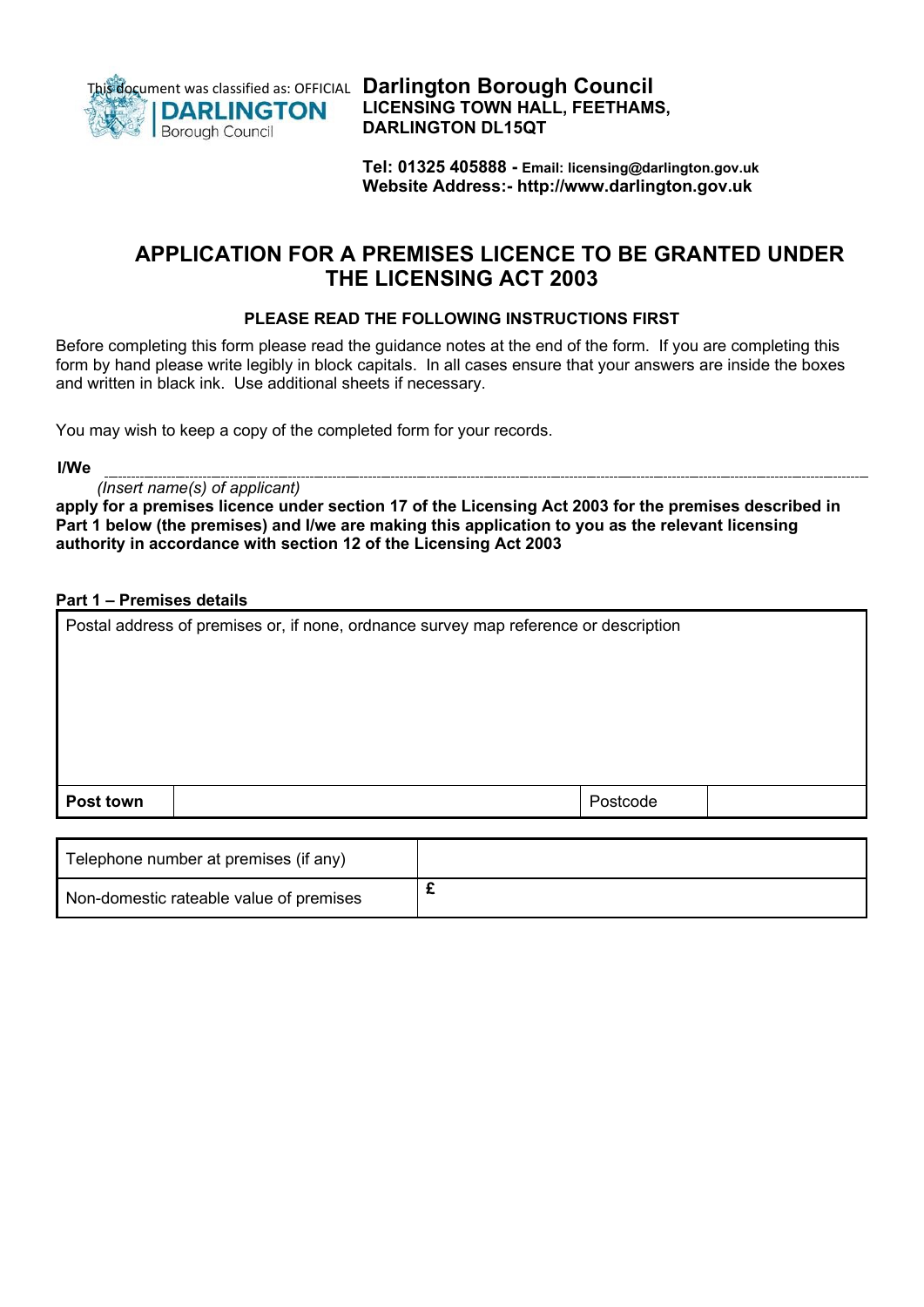### **Part 2 - Applicant details**

| a)                                 | Please state whether you are applying for a premises licence as<br>an individual or individuals *                                                                                                                                                      | Please tick as appropriate<br>please complete section (A)                                                                |
|------------------------------------|--------------------------------------------------------------------------------------------------------------------------------------------------------------------------------------------------------------------------------------------------------|--------------------------------------------------------------------------------------------------------------------------|
| b)                                 | a person other than an individual *<br>as a limited company/limited liability partnership<br>as a partnership (other than limited liability)<br>ii.<br>as an unincorporated association or<br>Ϊij<br>other (for example a statutory corporation)<br>iv | please complete section (B)<br>please complete section (B)<br>please complete section (B)<br>please complete section (B) |
| $\mathsf{c})$<br>d)<br>$\epsilon)$ | a recognised club<br>a charity<br>the proprietor of an educational establishment                                                                                                                                                                       | please complete section (B)<br>please complete section (B)<br>please complete section (B)                                |
| f)<br>g)                           | a health service body<br>a person who is registered under Part 2 of the Care<br>Standards Act 2000 (c14) in respect of an<br>independent hospital in Wales                                                                                             | please complete section (B)<br>please complete section (B)                                                               |
| ga)                                | a person who is registered under Chapter 2 of Part 1<br>of the Health and Social Care Act 2008 (within the<br>meaning of that Part) in an independent hospital in<br>England                                                                           | please complete section (B)                                                                                              |
| h)                                 | the chief officer of police of a police force in England<br>and Wales                                                                                                                                                                                  | please complete section (B)                                                                                              |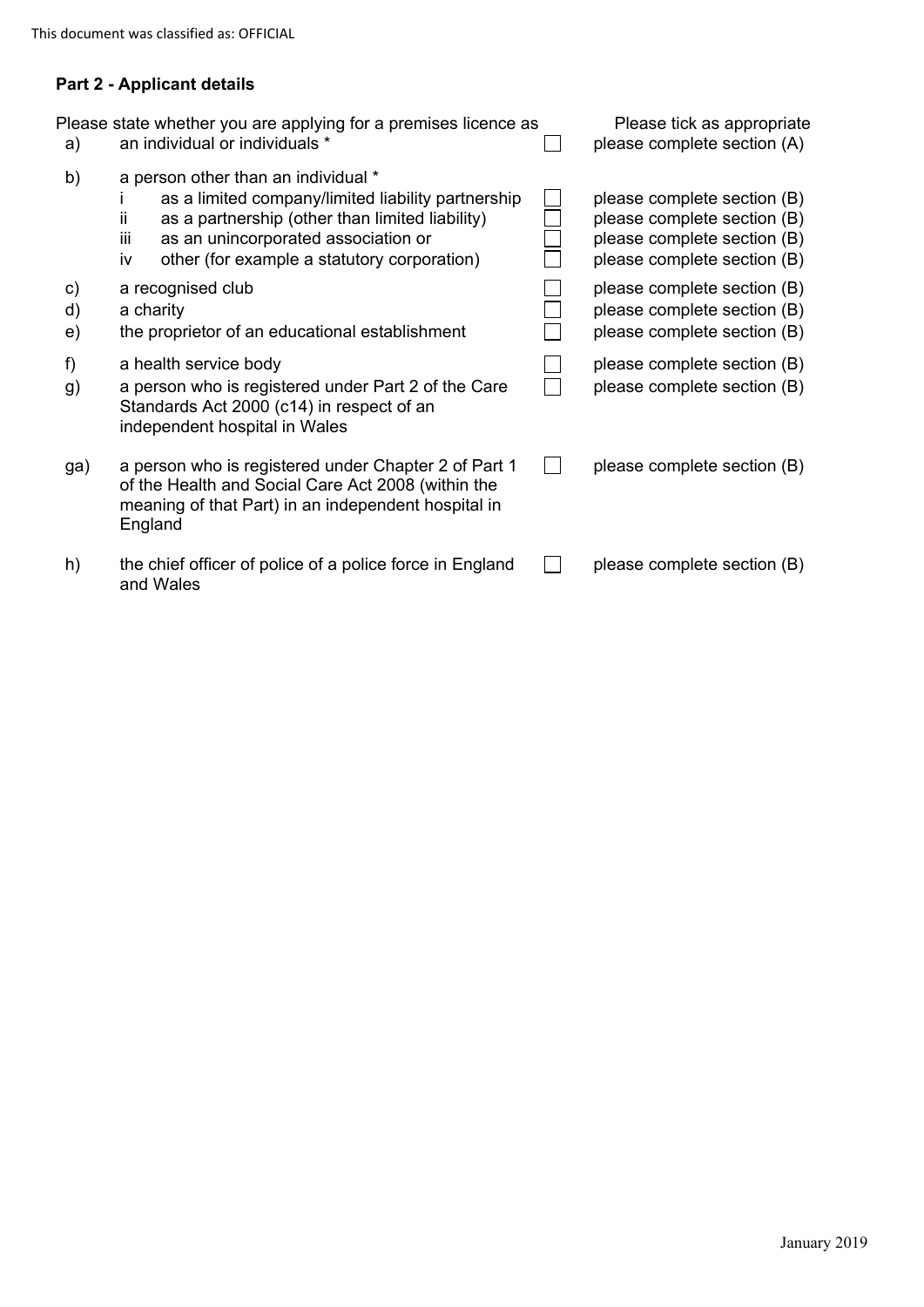\* If you are applying as a person described in (a) or (b) please confirm (by ticking yes to one box below):

| licensable activities; or |  |  | I am carrying on or proposing to carry on a business which involves the use of the premises for |  |  |  |
|---------------------------|--|--|-------------------------------------------------------------------------------------------------|--|--|--|
|                           |  |  |                                                                                                 |  |  |  |

I am making the application pursuant to a

statutory function or

a function discharged by virtue of Her Majesty's prerogative

#### **(A) INDIVIDUAL APPLICANTS** (fill in as applicable)

| Mr                                                                          | Mrs | Miss | Ms                        |                    | Other Title (for<br>example, Rev)                                                                                                                                                                |                 |
|-----------------------------------------------------------------------------|-----|------|---------------------------|--------------------|--------------------------------------------------------------------------------------------------------------------------------------------------------------------------------------------------|-----------------|
| <b>Surname</b>                                                              |     |      |                           | <b>First names</b> |                                                                                                                                                                                                  |                 |
| Date of birth                                                               |     |      | I am 18 years old or over |                    |                                                                                                                                                                                                  | Please tick yes |
| <b>Nationality</b>                                                          |     |      |                           |                    |                                                                                                                                                                                                  |                 |
| <b>Current residential address</b><br>if different from premises<br>address |     |      |                           |                    |                                                                                                                                                                                                  |                 |
| Post town                                                                   |     |      |                           |                    | Postcode                                                                                                                                                                                         |                 |
| Daytime contact telephone number                                            |     |      |                           |                    |                                                                                                                                                                                                  |                 |
| <b>E-mail address</b><br>(optional)                                         |     |      |                           |                    |                                                                                                                                                                                                  |                 |
| note 2 for information)                                                     |     |      |                           |                    | Where applicable (if demonstrating a right to work via the Home Office online right to work<br>checking service), the 9-digit 'share code' provided to the applicant by that service (please see |                 |

 $\begin{array}{c} \square \\ \square \end{array}$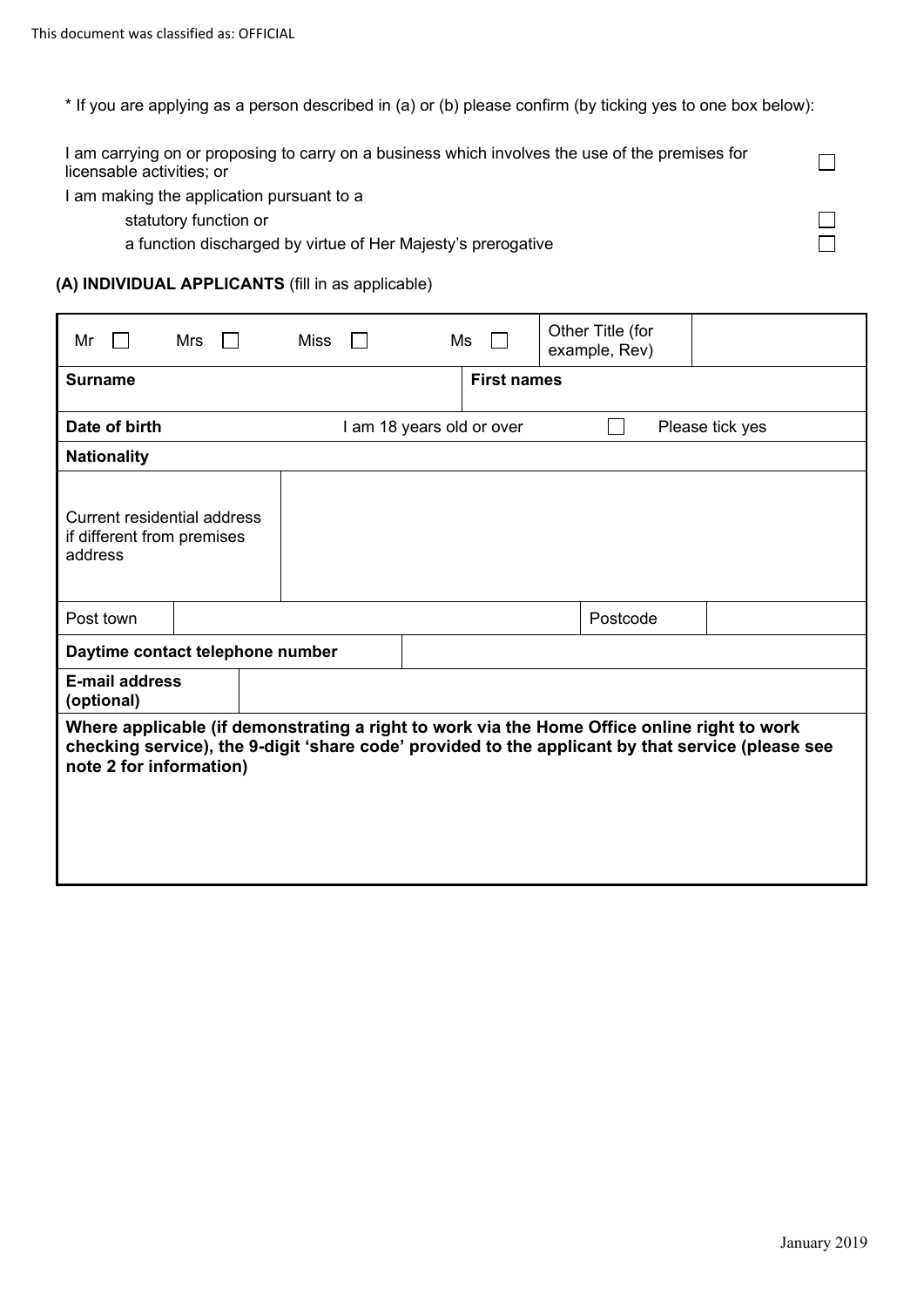#### **SECOND INDIVIDUAL APPLICANT** (if applicable)

| Mr                                                                                                                                                                                                                          | Mrs | $\mathbf{1}$ | Miss |  | Ms                        |                    | Other Title (for<br>example, Rev) |                 |
|-----------------------------------------------------------------------------------------------------------------------------------------------------------------------------------------------------------------------------|-----|--------------|------|--|---------------------------|--------------------|-----------------------------------|-----------------|
| <b>Surname</b>                                                                                                                                                                                                              |     |              |      |  |                           | <b>First names</b> |                                   |                 |
| Date of birth                                                                                                                                                                                                               |     |              |      |  | I am 18 years old or over |                    |                                   | Please tick yes |
| <b>Nationality</b>                                                                                                                                                                                                          |     |              |      |  |                           |                    |                                   |                 |
| Current postal address if<br>different from premises<br>address                                                                                                                                                             |     |              |      |  |                           |                    |                                   |                 |
| Post town                                                                                                                                                                                                                   |     |              |      |  |                           |                    | Postcode                          |                 |
| Daytime contact telephone number                                                                                                                                                                                            |     |              |      |  |                           |                    |                                   |                 |
| <b>E-mail address</b><br>(optional)                                                                                                                                                                                         |     |              |      |  |                           |                    |                                   |                 |
| Where applicable (if demonstrating a right to work via the Home Office online right to work<br>checking service), the 9-digit 'share code' provided to the applicant by that service (please see<br>note 2 for information) |     |              |      |  |                           |                    |                                   |                 |

#### **(B) OTHER APPLICANTS**

**Please provide name and registered address of applicant in full. Where appropriate please give any registered number. In the case of a partnership or other joint venture (other than a body corporate), please give the name and address of each party concerned.**

| Name                                                                                          |
|-----------------------------------------------------------------------------------------------|
| <b>Address</b>                                                                                |
| Registered number (where applicable)                                                          |
| Description of applicant (for example, partnership, company, unincorporated association etc.) |
| Telephone number (if any)                                                                     |
| E-mail address (optional)                                                                     |

#### **Part 3 Operating Schedule**

When do you want the premises licence to start?

| If you wish the licence to be valid only for a limited period, when do you want |  |  |  |
|---------------------------------------------------------------------------------|--|--|--|
| it to end?                                                                      |  |  |  |

| ו וו | мм |  | ヽハハハノ |  |  |  |  |
|------|----|--|-------|--|--|--|--|
|      |    |  |       |  |  |  |  |

| 1 H ) . |  |  | M | <b>\/\/\/\/</b> |  |
|---------|--|--|---|-----------------|--|
|         |  |  |   |                 |  |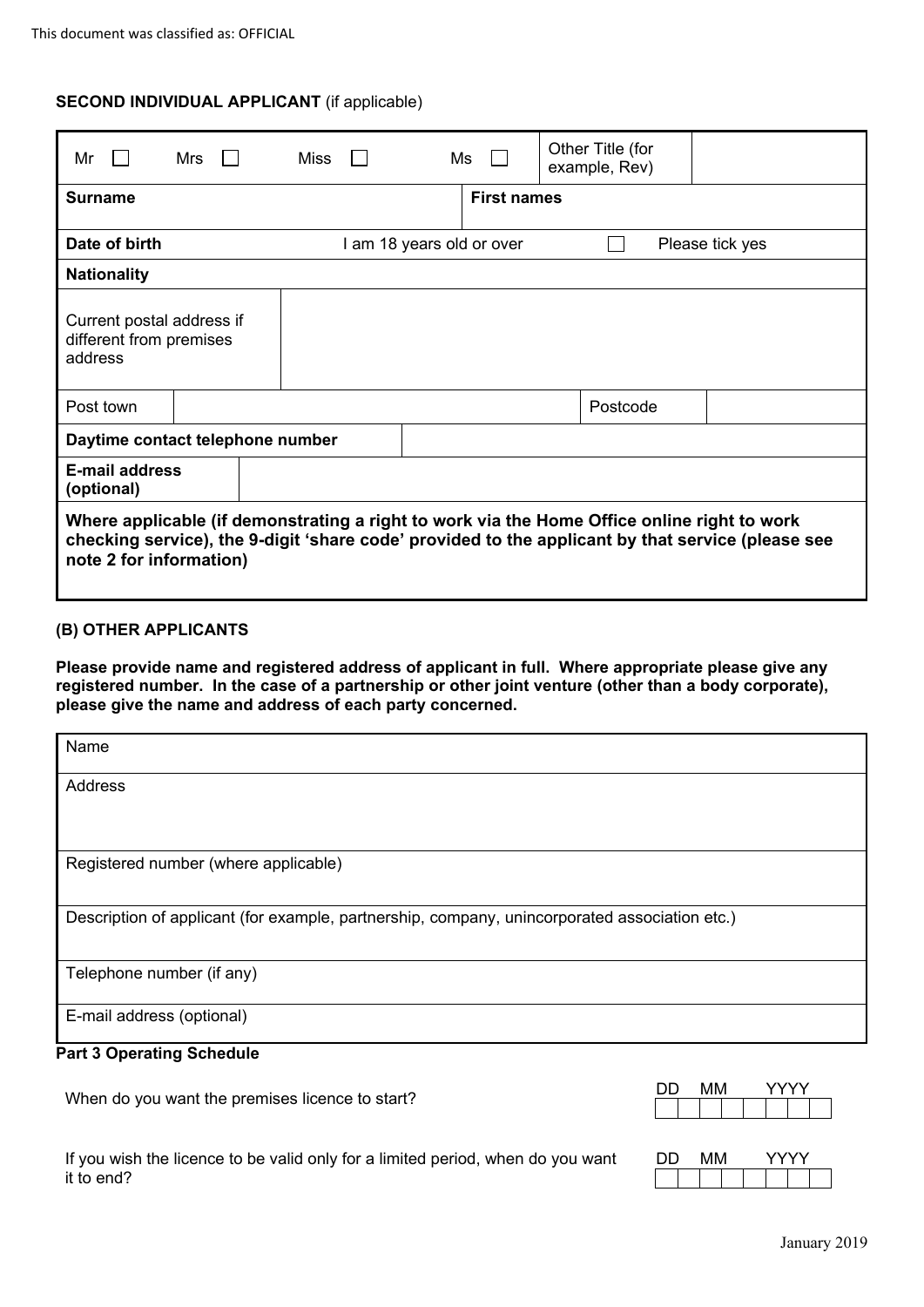| Please give a general description of the premises (please read guidance note 1) |                                                                                                                             |                               |  |  |  |  |  |
|---------------------------------------------------------------------------------|-----------------------------------------------------------------------------------------------------------------------------|-------------------------------|--|--|--|--|--|
|                                                                                 |                                                                                                                             |                               |  |  |  |  |  |
|                                                                                 | If 5,000 or more people are expected to attend the premises at any one time,<br>please state the number expected to attend. |                               |  |  |  |  |  |
|                                                                                 | What licensable activities do you intend to carry on from the premises?                                                     |                               |  |  |  |  |  |
|                                                                                 | (please see sections 1 and 14 and Schedules 1 and 2 to the Licensing Act 2003)                                              |                               |  |  |  |  |  |
|                                                                                 | Provision of regulated entertainment (please read guidance note 2)                                                          | Please tick all that<br>apply |  |  |  |  |  |
| a)                                                                              | plays (if ticking yes, fill in box A)                                                                                       |                               |  |  |  |  |  |
| b)                                                                              | films (if ticking yes, fill in box B)                                                                                       |                               |  |  |  |  |  |
| c)                                                                              | indoor sporting events (if ticking yes, fill in box C)                                                                      |                               |  |  |  |  |  |
| d)                                                                              | boxing or wrestling entertainment (if ticking yes, fill in box D)                                                           |                               |  |  |  |  |  |
| e)                                                                              | live music (if ticking yes, fill in box E)                                                                                  |                               |  |  |  |  |  |
| f)                                                                              | recorded music (if ticking yes, fill in box F)                                                                              |                               |  |  |  |  |  |
| g)                                                                              | performances of dance (if ticking yes, fill in box G)                                                                       |                               |  |  |  |  |  |
|                                                                                 | anything of a similar description to that falling within (e), (f) or $(q)$<br>(if ticking yes, fill in box H)               |                               |  |  |  |  |  |
| h)                                                                              | Provision of late night refreshment (if ticking yes, fill in box I)                                                         |                               |  |  |  |  |  |
|                                                                                 | <b>Supply of alcohol</b> (if ticking yes, fill in box J)                                                                    |                               |  |  |  |  |  |
|                                                                                 | In all cases complete boxes K, L and M                                                                                      |                               |  |  |  |  |  |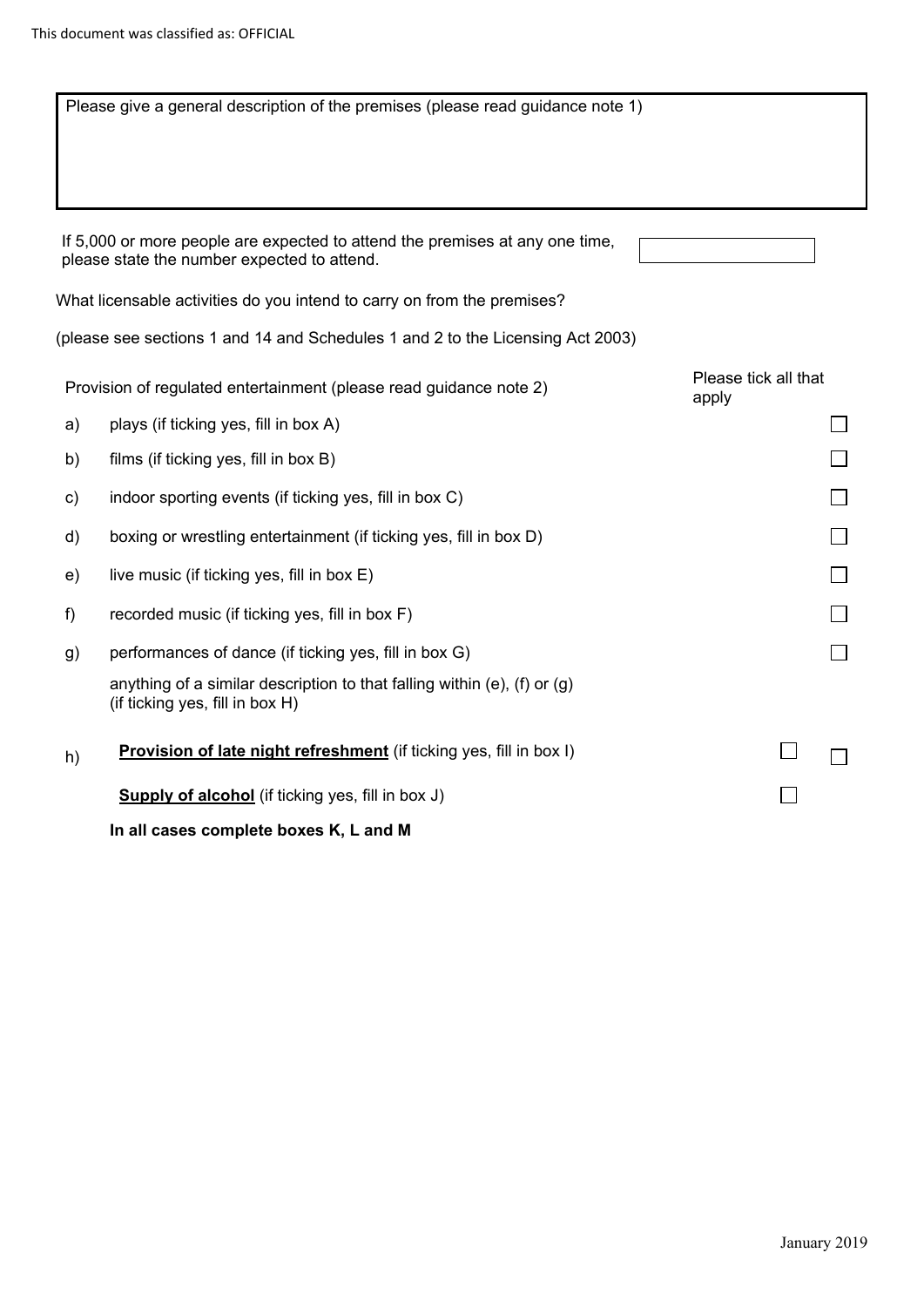# **A**

| <b>Plays</b> | Standard days and timings<br>(please read guidance note |        | Will the performance of a play take place indoors or<br>outdoors or both - please tick (please read guidance<br>note 3)                                                                               | Indoors         |  |
|--------------|---------------------------------------------------------|--------|-------------------------------------------------------------------------------------------------------------------------------------------------------------------------------------------------------|-----------------|--|
| 7)           |                                                         |        |                                                                                                                                                                                                       | <b>Outdoors</b> |  |
| Day          | <b>Start</b>                                            | Finish |                                                                                                                                                                                                       | <b>Both</b>     |  |
| Mon          |                                                         |        | Please give further details here (please read guidance note 4)                                                                                                                                        |                 |  |
| Tue          |                                                         |        |                                                                                                                                                                                                       |                 |  |
| Wed          |                                                         |        | State any seasonal variations for performing plays (please read guidance<br>note 5)                                                                                                                   |                 |  |
| Thur         |                                                         |        |                                                                                                                                                                                                       |                 |  |
| Fri          |                                                         |        | Non standard timings. Where you intend to use the premises for the<br>performance of plays at different times to those listed in the column on<br>the left, please list (please read guidance note 6) |                 |  |
| Sat          |                                                         |        |                                                                                                                                                                                                       |                 |  |
| Sun          |                                                         |        |                                                                                                                                                                                                       |                 |  |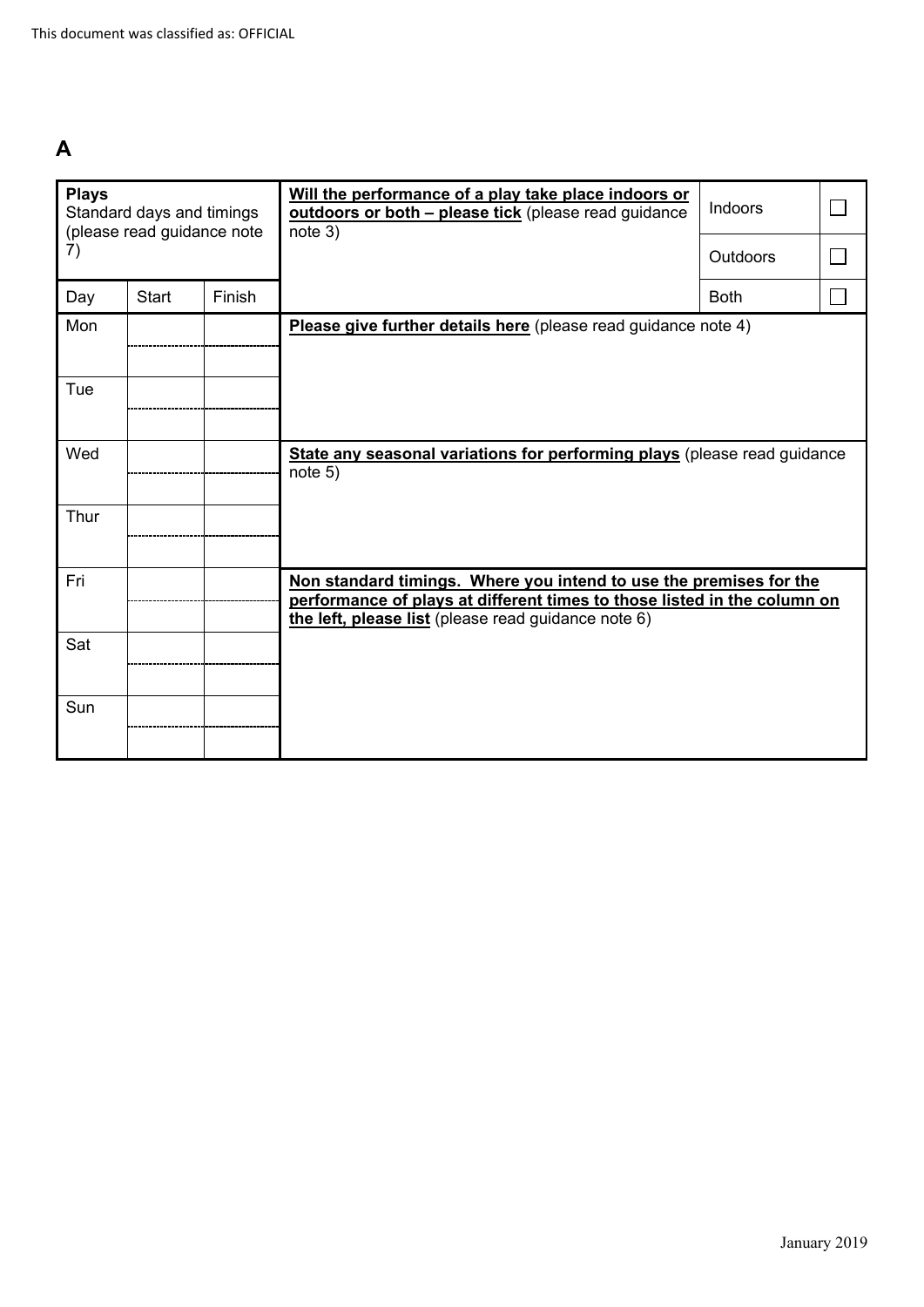# **B**

| <b>Films</b>                                                          | Standard days and timings<br>(please read guidance note |        | Will the exhibition of films take place indoors or<br>outdoors or both - please tick (please read guidance<br>note 3)                                                                                | Indoors         |  |
|-----------------------------------------------------------------------|---------------------------------------------------------|--------|------------------------------------------------------------------------------------------------------------------------------------------------------------------------------------------------------|-----------------|--|
| 7)                                                                    |                                                         |        |                                                                                                                                                                                                      | <b>Outdoors</b> |  |
| Day                                                                   | <b>Start</b>                                            | Finish |                                                                                                                                                                                                      | <b>Both</b>     |  |
| Mon<br>Please give further details here (please read guidance note 4) |                                                         |        |                                                                                                                                                                                                      |                 |  |
| Tue                                                                   |                                                         |        |                                                                                                                                                                                                      |                 |  |
| Wed                                                                   |                                                         |        | State any seasonal variations for the exhibition of films (please read<br>guidance note 5)                                                                                                           |                 |  |
| Thur                                                                  |                                                         |        |                                                                                                                                                                                                      |                 |  |
| Fri                                                                   |                                                         |        | Non standard timings. Where you intend to use the premises for the<br>exhibition of films at different times to those listed in the column on the<br>left, please list (please read guidance note 6) |                 |  |
| Sat                                                                   |                                                         |        |                                                                                                                                                                                                      |                 |  |
| Sun                                                                   |                                                         |        |                                                                                                                                                                                                      |                 |  |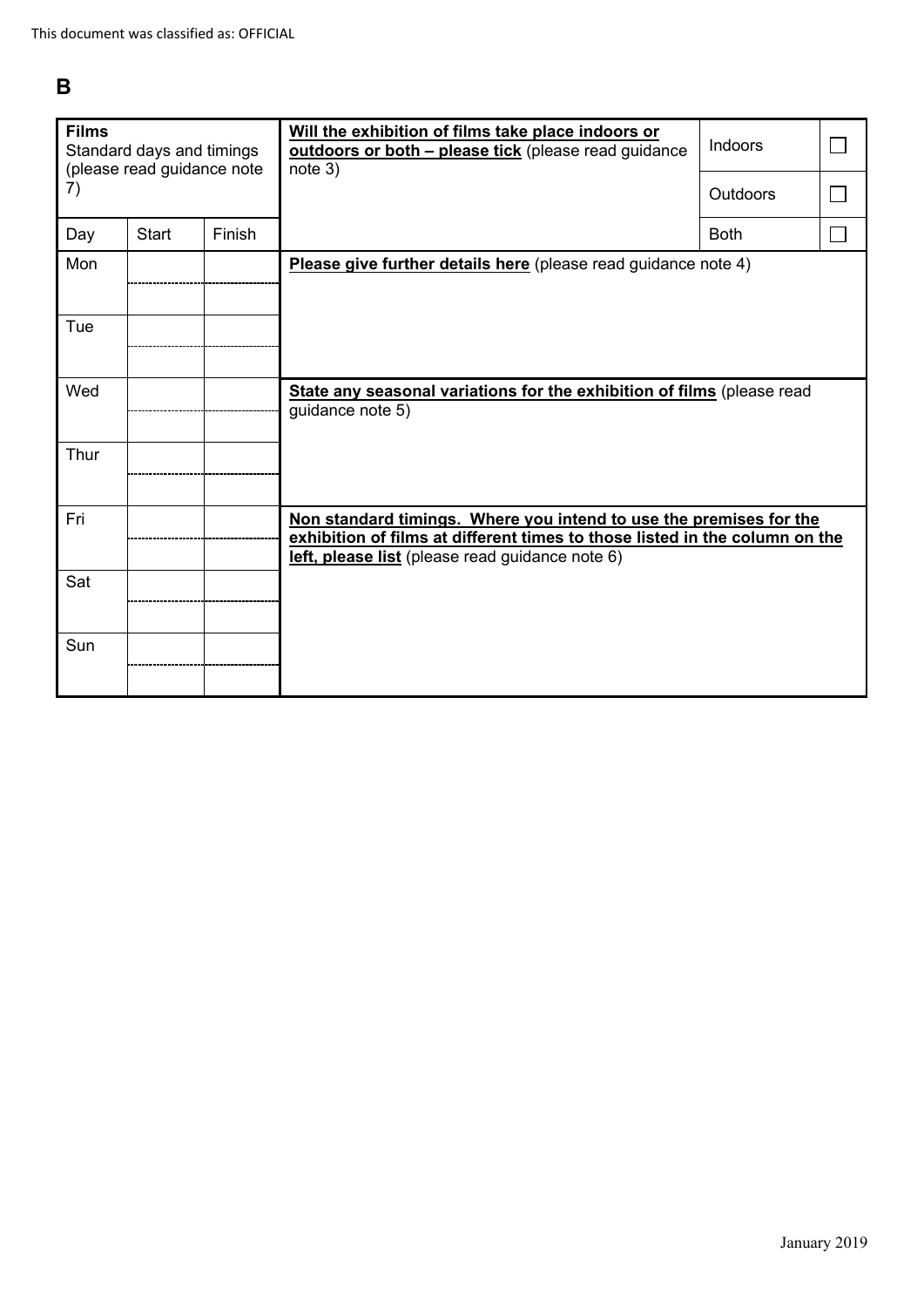# C

| Indoor sporting events<br>Standard days and timings<br>(please read guidance note<br>7) |              |        | Please give further details (please read guidance note 4)                                                                                                                                           |
|-----------------------------------------------------------------------------------------|--------------|--------|-----------------------------------------------------------------------------------------------------------------------------------------------------------------------------------------------------|
| Day                                                                                     | <b>Start</b> | Finish |                                                                                                                                                                                                     |
| Mon                                                                                     |              |        |                                                                                                                                                                                                     |
| Tue                                                                                     |              |        | State any seasonal variations for indoor sporting events (please read<br>guidance note 5)                                                                                                           |
| Wed                                                                                     |              |        |                                                                                                                                                                                                     |
| Thur                                                                                    |              |        | Non standard timings. Where you intend to use the premises for indoor<br>sporting events at different times to those listed in the column on the<br>left, please list (please read guidance note 6) |
| Fri                                                                                     |              |        |                                                                                                                                                                                                     |
| Sat                                                                                     |              |        |                                                                                                                                                                                                     |
| Sun                                                                                     |              |        |                                                                                                                                                                                                     |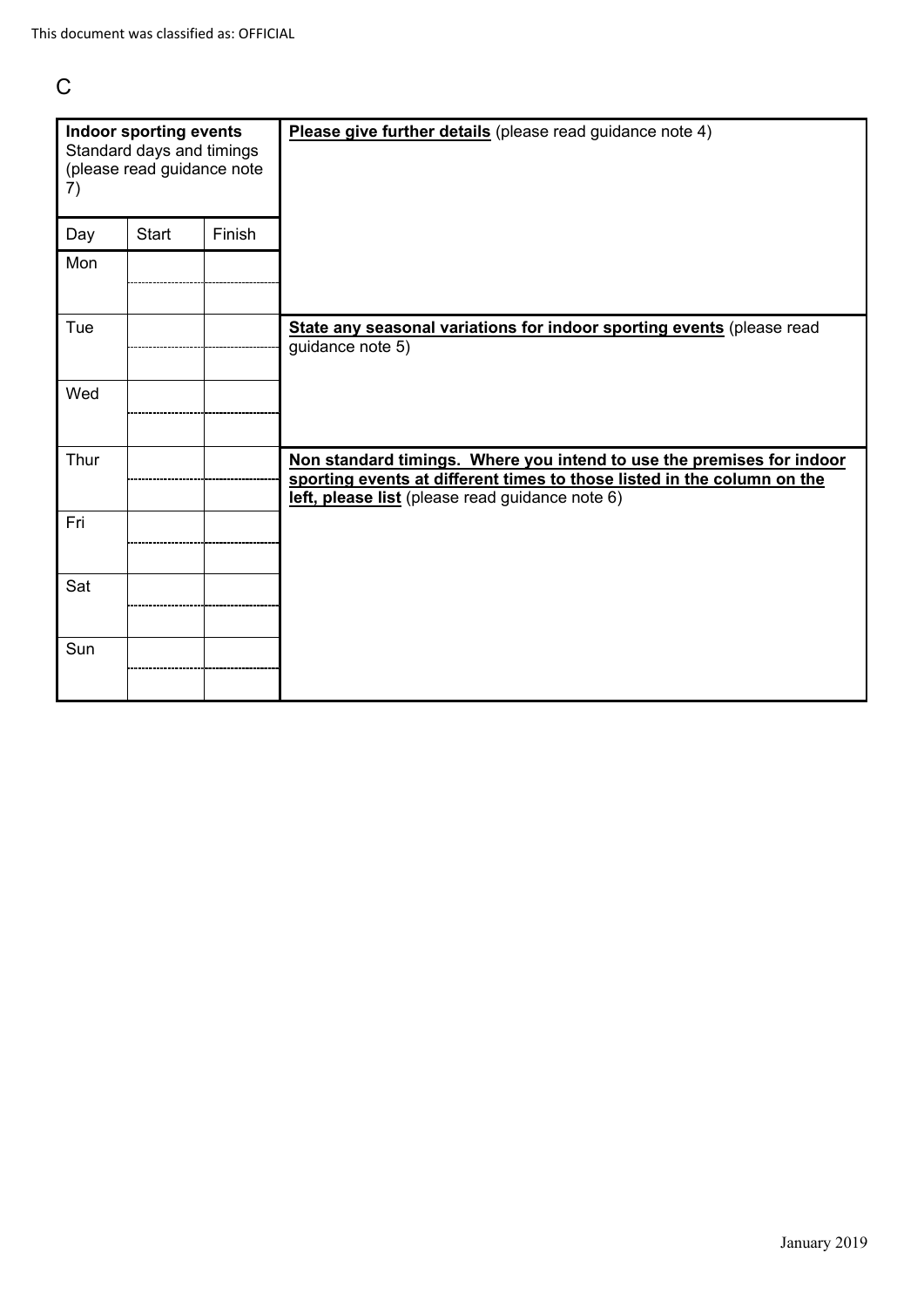# **D**

| <b>Boxing or wrestling</b><br>entertainments<br>Standard days and timings |       |        | Will the boxing or wrestling entertainment take<br>place indoors or outdoors or both - please tick<br>(please read guidance note 3)                                                                            | Indoors         |  |
|---------------------------------------------------------------------------|-------|--------|----------------------------------------------------------------------------------------------------------------------------------------------------------------------------------------------------------------|-----------------|--|
| (please read guidance note<br>7)                                          |       |        |                                                                                                                                                                                                                | <b>Outdoors</b> |  |
| Day                                                                       | Start | Finish |                                                                                                                                                                                                                | <b>Both</b>     |  |
| Mon                                                                       |       |        | Please give further details here (please read guidance note 4)                                                                                                                                                 |                 |  |
| Tue                                                                       |       |        |                                                                                                                                                                                                                |                 |  |
| Wed                                                                       |       |        | State any seasonal variations for boxing or wrestling entertainment<br>(please read guidance note 5)                                                                                                           |                 |  |
| Thur                                                                      |       |        |                                                                                                                                                                                                                |                 |  |
| Fri                                                                       |       |        | Non standard timings. Where you intend to use the premises for boxing<br>or wrestling entertainment at different times to those listed in the column<br>on the left, please list (please read guidance note 6) |                 |  |
| Sat                                                                       |       |        |                                                                                                                                                                                                                |                 |  |
| Sun                                                                       |       |        |                                                                                                                                                                                                                |                 |  |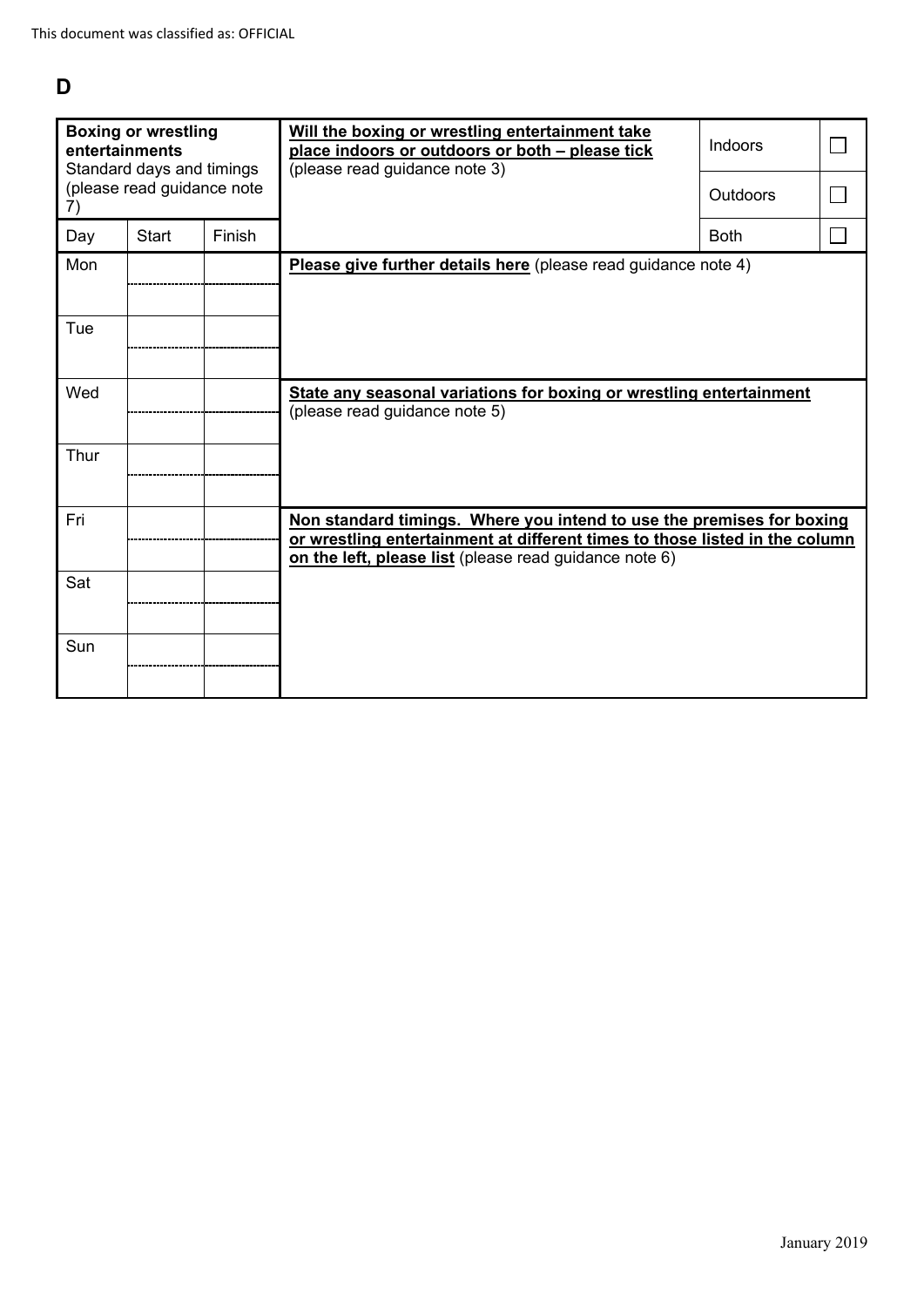# **E**

|      | Live music<br>Standard days and timings<br>(please read guidance note |        | Will the performance of live music take place<br>indoors or outdoors or both - please tick (please<br>read guidance note 3)                                                                                | Indoors     |              |
|------|-----------------------------------------------------------------------|--------|------------------------------------------------------------------------------------------------------------------------------------------------------------------------------------------------------------|-------------|--------------|
| 7)   |                                                                       |        |                                                                                                                                                                                                            | Outdoors    | $\mathbf{L}$ |
| Day  | <b>Start</b>                                                          | Finish |                                                                                                                                                                                                            | <b>Both</b> |              |
| Mon  |                                                                       |        | Please give further details here (please read guidance note 4)                                                                                                                                             |             |              |
| Tue  |                                                                       |        |                                                                                                                                                                                                            |             |              |
| Wed  |                                                                       |        | State any seasonal variations for the performance of live music (please<br>read guidance note 5)                                                                                                           |             |              |
| Thur |                                                                       |        |                                                                                                                                                                                                            |             |              |
| Fri  |                                                                       |        | Non standard timings. Where you intend to use the premises for the<br>performance of live music at different times to those listed in the column<br>on the left, please list (please read guidance note 6) |             |              |
| Sat  |                                                                       |        |                                                                                                                                                                                                            |             |              |
| Sun  |                                                                       |        |                                                                                                                                                                                                            |             |              |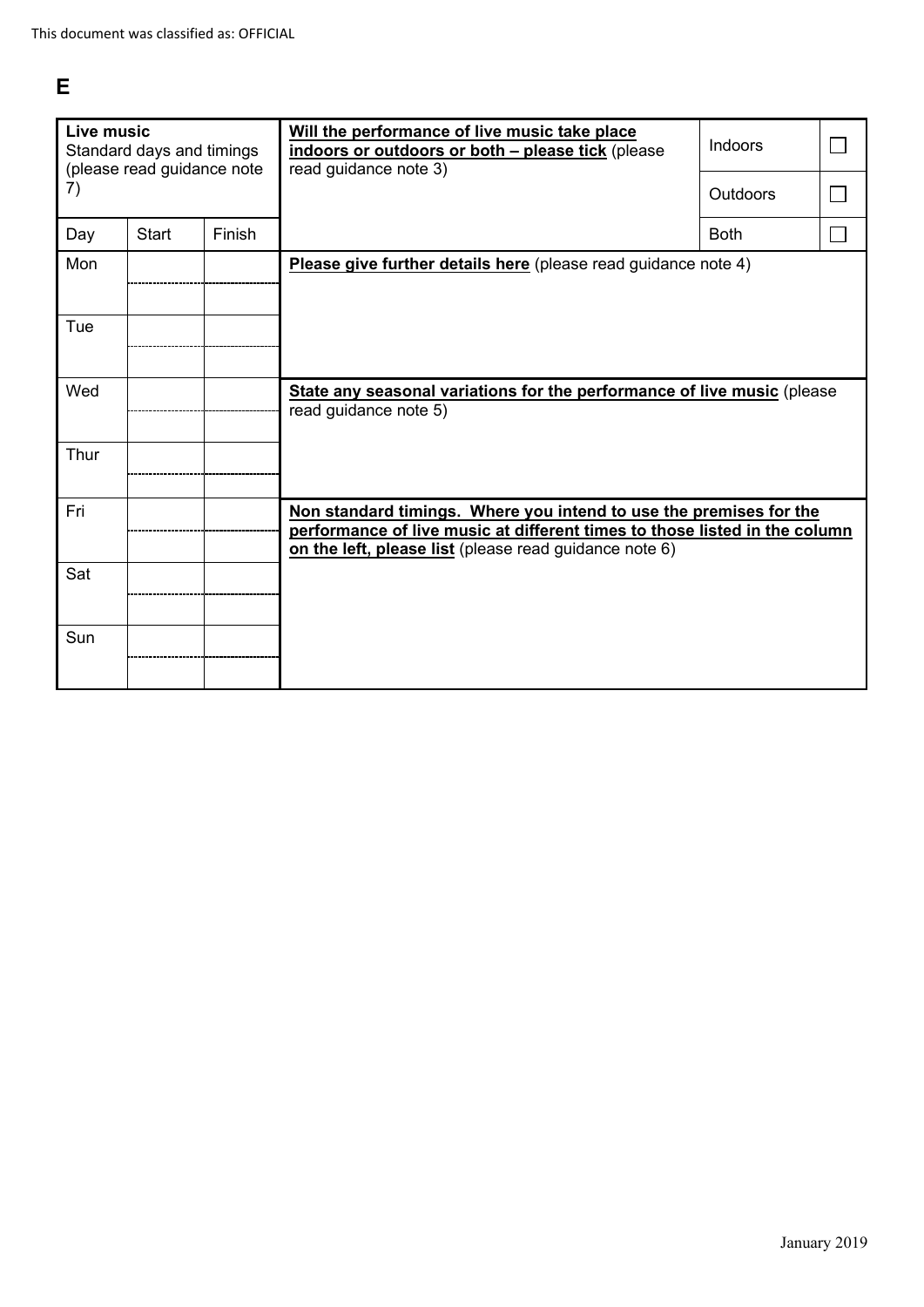# **F**

| <b>Recorded music</b><br>Standard days and timings<br>(please read guidance note |              |        | Will the playing of recorded music take place<br>indoors or outdoors or both - please tick (please<br>read guidance note 3)                                                                                | Indoors         |  |
|----------------------------------------------------------------------------------|--------------|--------|------------------------------------------------------------------------------------------------------------------------------------------------------------------------------------------------------------|-----------------|--|
| 7)                                                                               |              |        |                                                                                                                                                                                                            | <b>Outdoors</b> |  |
| Day                                                                              | <b>Start</b> | Finish |                                                                                                                                                                                                            | <b>Both</b>     |  |
| Mon                                                                              |              |        | Please give further details here (please read guidance note 4)                                                                                                                                             |                 |  |
| Tue                                                                              |              |        |                                                                                                                                                                                                            |                 |  |
| Wed                                                                              |              |        | State any seasonal variations for the playing of recorded music (please<br>read guidance note 5)                                                                                                           |                 |  |
| Thur                                                                             |              |        |                                                                                                                                                                                                            |                 |  |
| Fri                                                                              |              |        | Non standard timings. Where you intend to use the premises for the<br>playing of recorded music at different times to those listed in the column<br>on the left, please list (please read guidance note 6) |                 |  |
| Sat                                                                              |              |        |                                                                                                                                                                                                            |                 |  |
| Sun                                                                              |              |        |                                                                                                                                                                                                            |                 |  |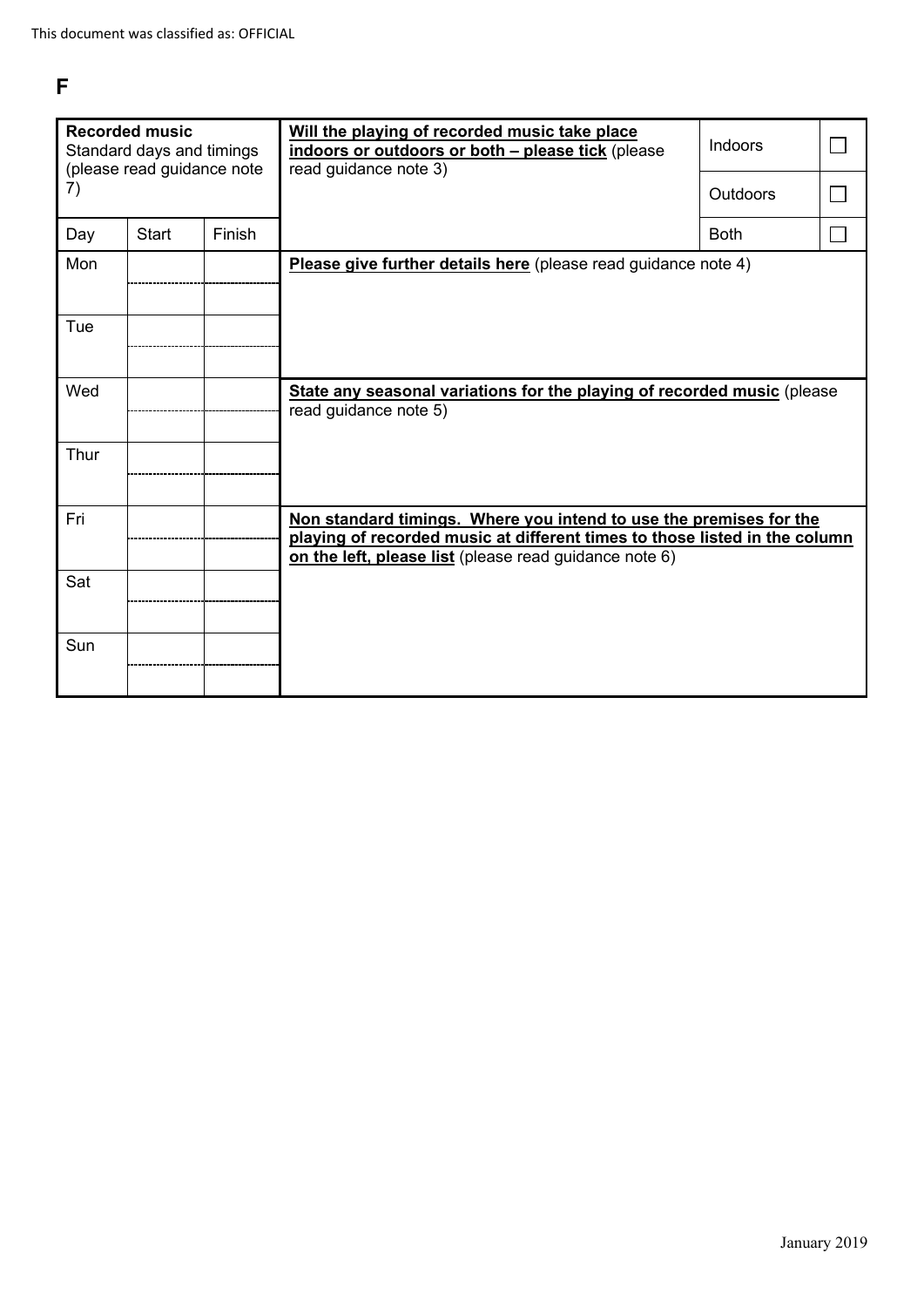# **G**

| <b>Performances of dance</b><br>Standard days and timings<br>(please read guidance note |              |        | Will the performance of dance take place indoors or<br>outdoors or both - please tick (please read guidance<br>note 3)                                                                                | Indoors     |  |
|-----------------------------------------------------------------------------------------|--------------|--------|-------------------------------------------------------------------------------------------------------------------------------------------------------------------------------------------------------|-------------|--|
| 7)                                                                                      |              |        |                                                                                                                                                                                                       | Outdoors    |  |
| Day                                                                                     | <b>Start</b> | Finish |                                                                                                                                                                                                       | <b>Both</b> |  |
| Mon                                                                                     |              |        | Please give further details here (please read guidance note 4)                                                                                                                                        |             |  |
| Tue                                                                                     |              |        |                                                                                                                                                                                                       |             |  |
| Wed                                                                                     |              |        | State any seasonal variations for the performance of dance (please read<br>guidance note 5)                                                                                                           |             |  |
| Thur                                                                                    |              |        |                                                                                                                                                                                                       |             |  |
| Fri                                                                                     |              |        | Non standard timings. Where you intend to use the premises for the<br>performance of dance at different times to those listed in the column on<br>the left, please list (please read guidance note 6) |             |  |
| Sat                                                                                     |              |        |                                                                                                                                                                                                       |             |  |
| Sun                                                                                     |              |        |                                                                                                                                                                                                       |             |  |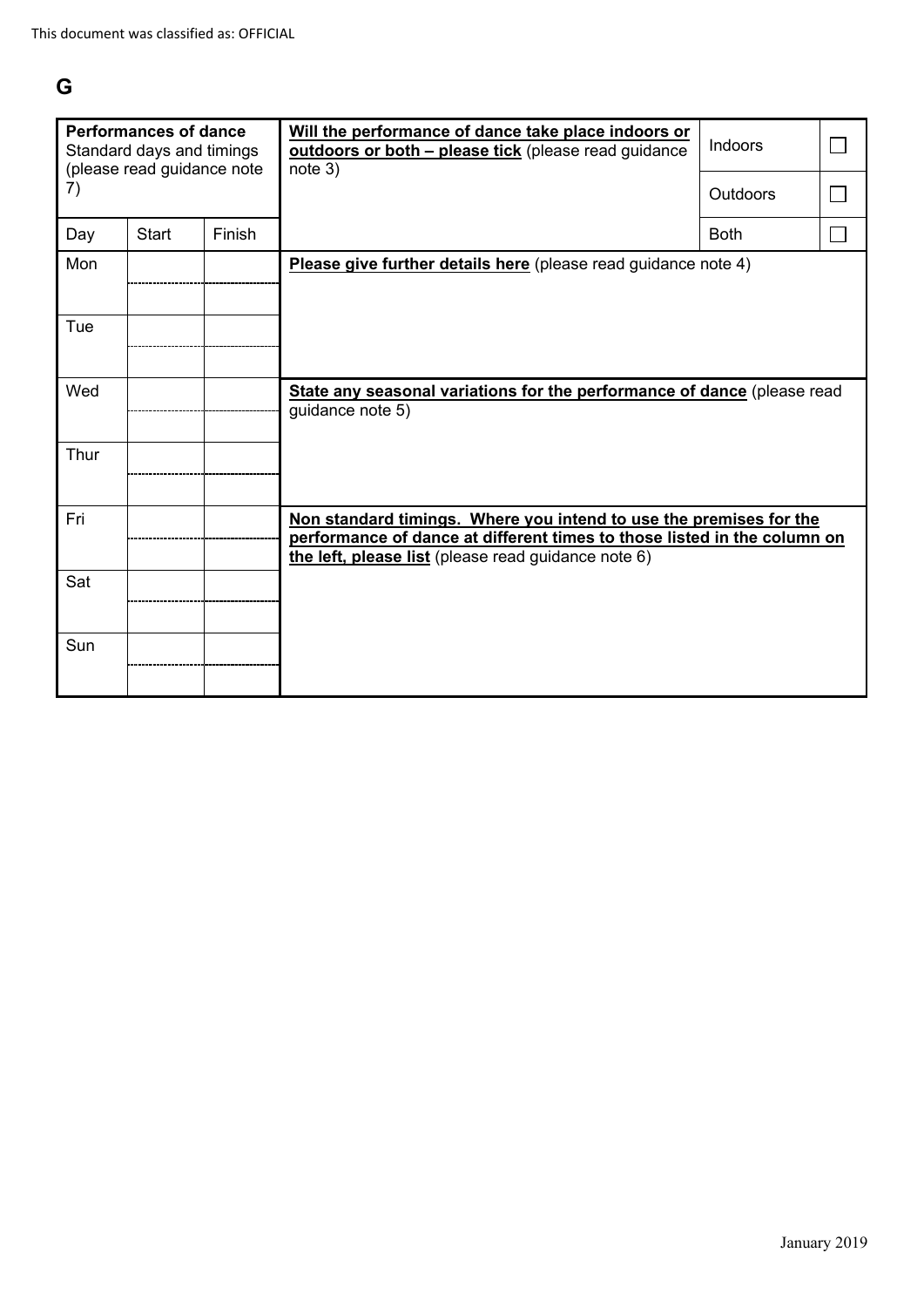# **H**

| 7)   | Anything of a similar<br>description to that falling<br>within (e), (f) or $(g)$<br>Standard days and timings<br>(please read guidance note |        | Please give a description of the type of entertainment you will be providing                                                                                                                                                                                      |                 |  |
|------|---------------------------------------------------------------------------------------------------------------------------------------------|--------|-------------------------------------------------------------------------------------------------------------------------------------------------------------------------------------------------------------------------------------------------------------------|-----------------|--|
| Day  | <b>Start</b>                                                                                                                                | Finish | Will this entertainment take place indoors or<br>outdoors or both - please tick (please read guidance                                                                                                                                                             | Indoors         |  |
| Mon  |                                                                                                                                             |        | note 3)                                                                                                                                                                                                                                                           | <b>Outdoors</b> |  |
|      |                                                                                                                                             |        |                                                                                                                                                                                                                                                                   | <b>Both</b>     |  |
| Tue  |                                                                                                                                             |        | Please give further details here (please read guidance note 4)                                                                                                                                                                                                    |                 |  |
| Wed  |                                                                                                                                             |        |                                                                                                                                                                                                                                                                   |                 |  |
| Thur |                                                                                                                                             |        | State any seasonal variations for entertainment of a similar description<br>to that falling within (e), (f) or (g) (please read guidance note $5$ )                                                                                                               |                 |  |
| Fri  |                                                                                                                                             |        |                                                                                                                                                                                                                                                                   |                 |  |
| Sat  |                                                                                                                                             |        | Non standard timings. Where you intend to use the premises for the<br>entertainment of a similar description to that falling within (e), (f) or (g) at<br>different times to those listed in the column on the left, please list (please<br>read guidance note 6) |                 |  |
| Sun  |                                                                                                                                             |        |                                                                                                                                                                                                                                                                   |                 |  |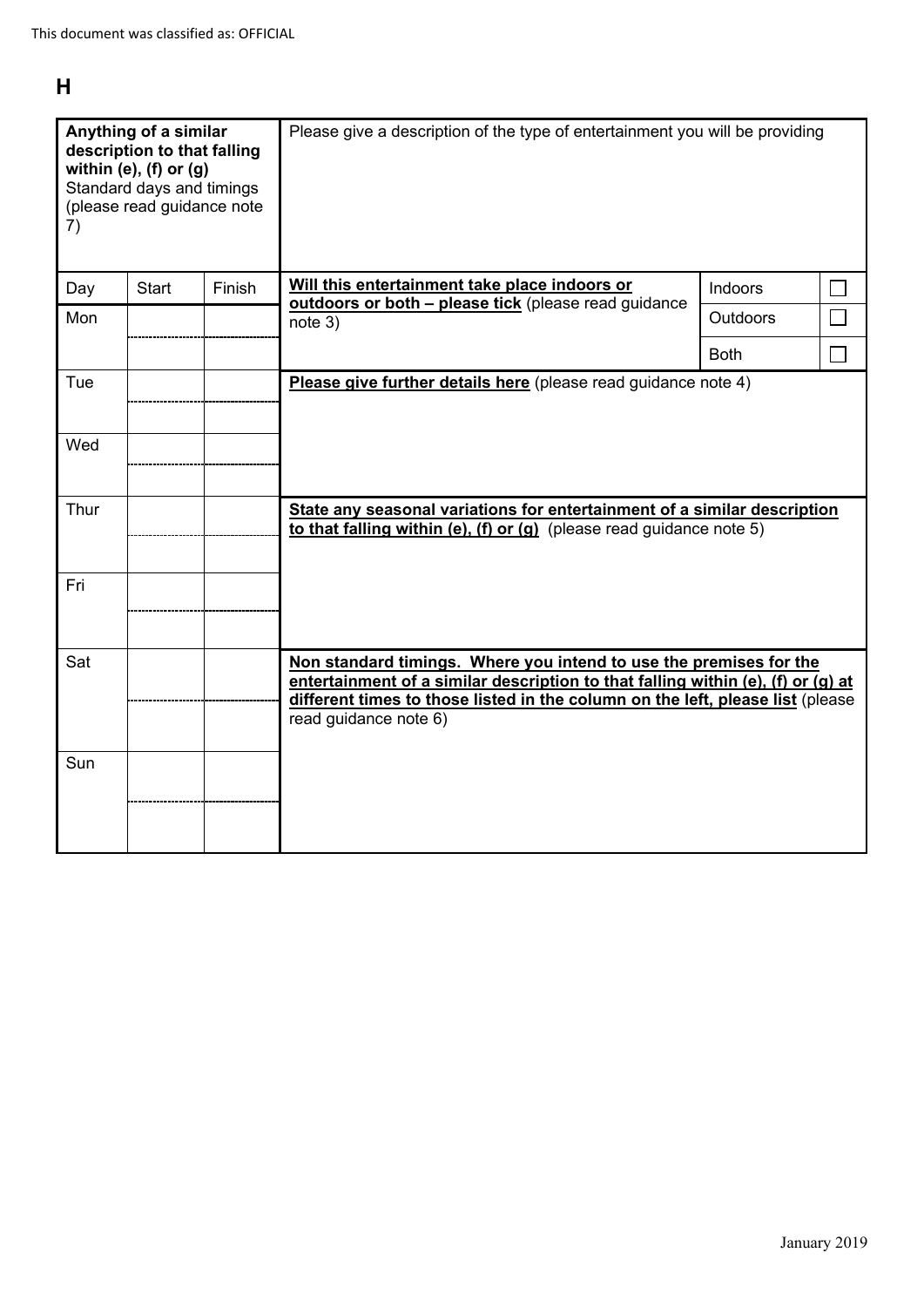**I**

| Late night refreshment<br>Standard days and timings<br>(please read guidance note |              |        | Will the provision of late night refreshment take<br>place indoors or outdoors or both - please tick<br>(please read guidance note 3)                                                                                 | Indoors     |  |
|-----------------------------------------------------------------------------------|--------------|--------|-----------------------------------------------------------------------------------------------------------------------------------------------------------------------------------------------------------------------|-------------|--|
| 7)                                                                                |              |        |                                                                                                                                                                                                                       | Outdoors    |  |
| Day                                                                               | <b>Start</b> | Finish |                                                                                                                                                                                                                       | <b>Both</b> |  |
| Mon                                                                               |              |        | Please give further details here (please read guidance note 4)                                                                                                                                                        |             |  |
| Tue                                                                               |              |        |                                                                                                                                                                                                                       |             |  |
| Wed                                                                               |              |        | State any seasonal variations for the provision of late night refreshment<br>(please read guidance note 5)                                                                                                            |             |  |
| Thur                                                                              |              |        |                                                                                                                                                                                                                       |             |  |
| Fri                                                                               |              |        | Non standard timings. Where you intend to use the premises for the<br>provision of late night refreshment at different times, to those listed in<br>the column on the left, please list (please read guidance note 6) |             |  |
| Sat                                                                               |              |        |                                                                                                                                                                                                                       |             |  |
| Sun                                                                               |              |        |                                                                                                                                                                                                                       |             |  |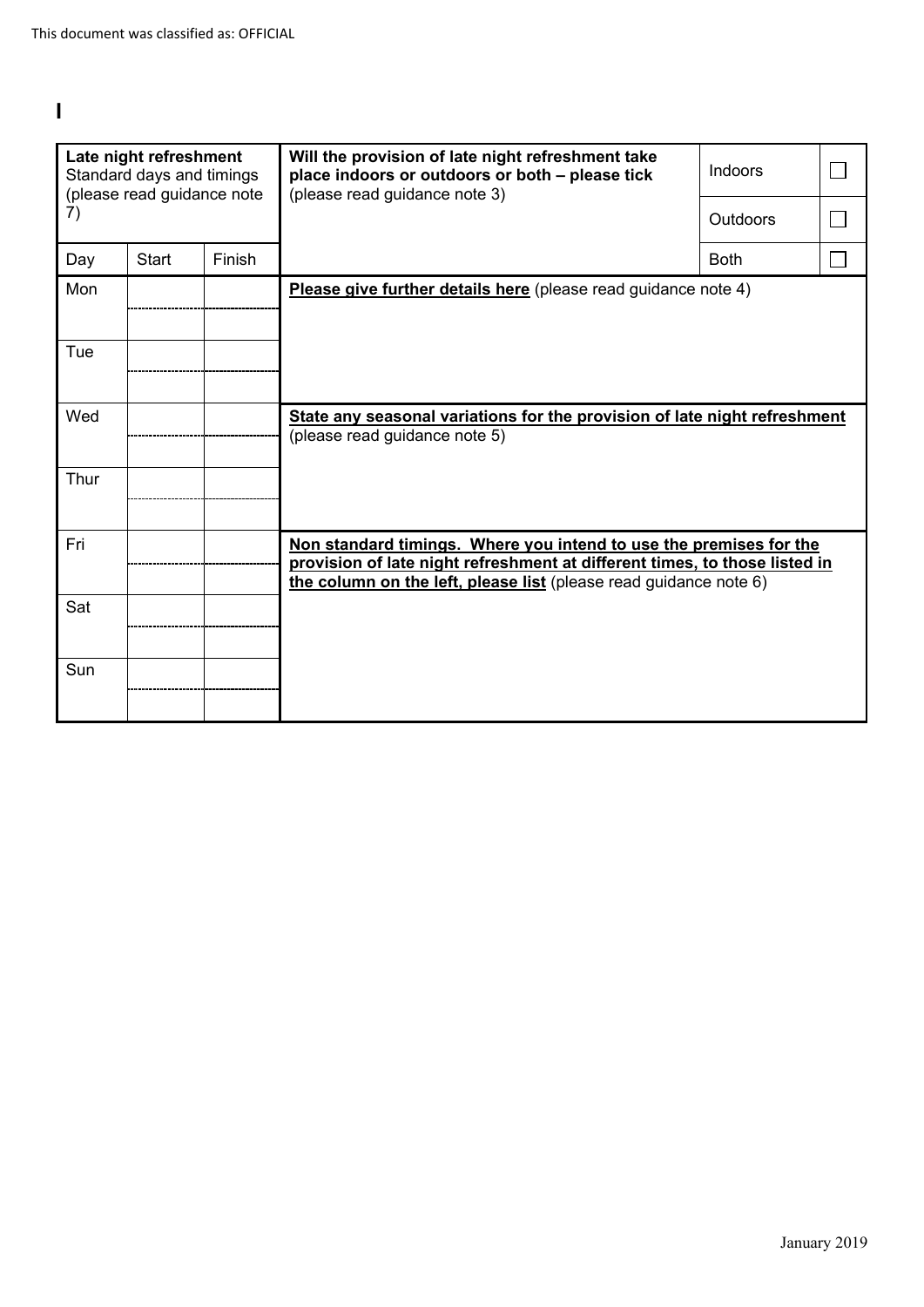**J**

| <b>Supply of alcohol</b><br>Standard days and timings<br>(please read guidance note |              |        | Will the supply of alcohol be for consumption -<br>please tick (please read guidance note 8)                                                                                                       | On the<br>premises  | $\Box$       |
|-------------------------------------------------------------------------------------|--------------|--------|----------------------------------------------------------------------------------------------------------------------------------------------------------------------------------------------------|---------------------|--------------|
| 7)                                                                                  |              |        |                                                                                                                                                                                                    | Off the<br>premises | $\Box$       |
| Day                                                                                 | <b>Start</b> | Finish |                                                                                                                                                                                                    | <b>Both</b>         | $\mathbf{L}$ |
| Mon                                                                                 |              |        | State any seasonal variations for the supply of alcohol (please read<br>guidance note 5)                                                                                                           |                     |              |
| Tue                                                                                 |              |        |                                                                                                                                                                                                    |                     |              |
| Wed                                                                                 |              |        |                                                                                                                                                                                                    |                     |              |
| Thur                                                                                |              |        | Non standard timings. Where you intend to use the premises for the<br>supply of alcohol at different times to those listed in the column on the<br>left, please list (please read guidance note 6) |                     |              |
| Fri                                                                                 |              |        |                                                                                                                                                                                                    |                     |              |
| Sat                                                                                 |              |        |                                                                                                                                                                                                    |                     |              |
| Sun                                                                                 |              |        |                                                                                                                                                                                                    |                     |              |

**State the name and details of the individual whom you wish to specify on the licence as designated premises supervisor (Please see declaration about the entitlement to work in the checklist at the end of the form):**

|                                        | Name          |  |  |  |
|----------------------------------------|---------------|--|--|--|
|                                        | Date of birth |  |  |  |
|                                        | Address       |  |  |  |
|                                        | Postcode      |  |  |  |
| Personal licence number (if known)     |               |  |  |  |
| Issuing licensing authority (if known) |               |  |  |  |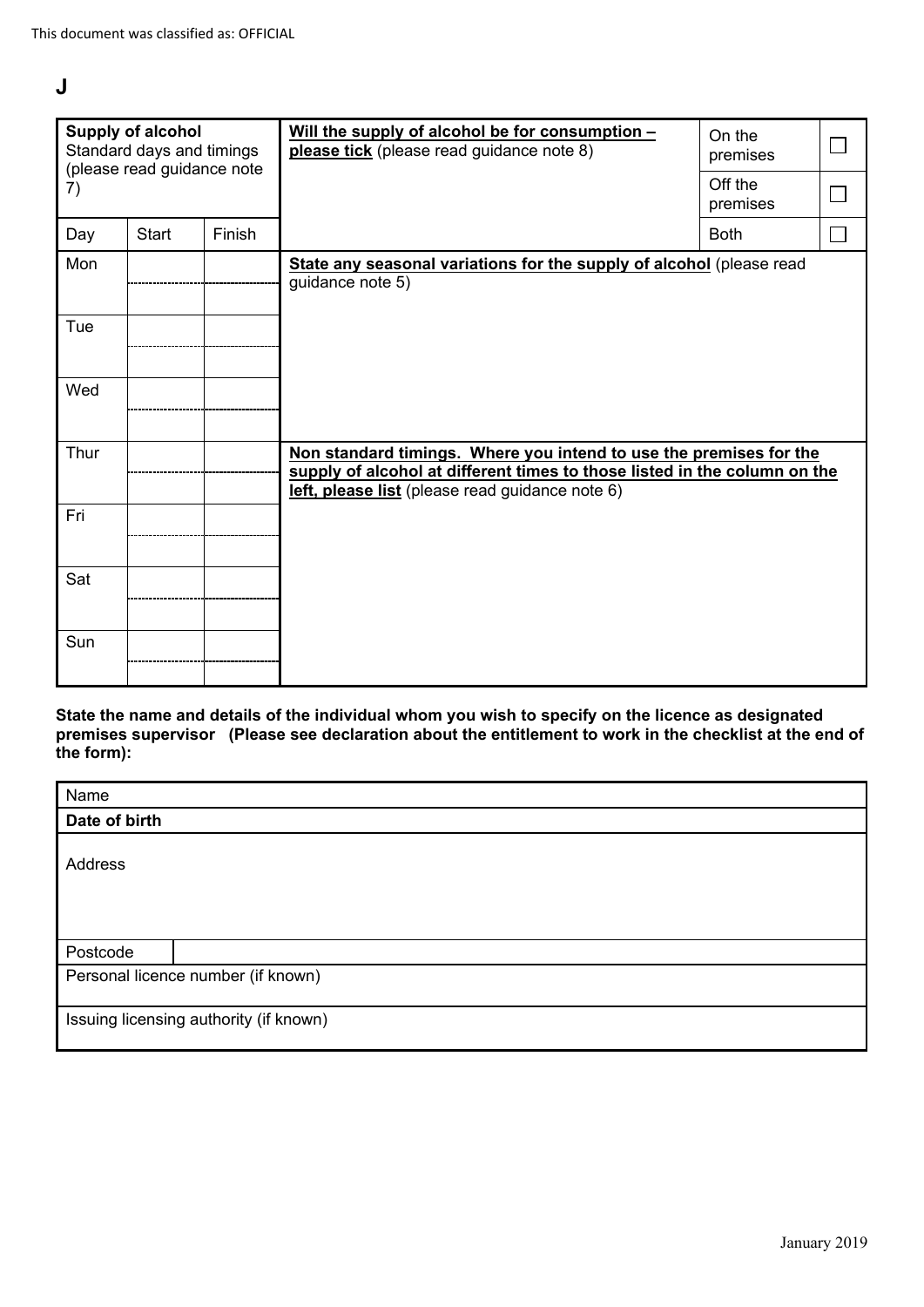### K

| Please highlight any adult entertainment or services, activities, other entertainment or matters       |  |
|--------------------------------------------------------------------------------------------------------|--|
| ancillary to the use of the premises that may give rise to concern in respect of children (please read |  |
| guidance note 9).                                                                                      |  |

L

| Hours premises are open<br>to the public<br>Standard days and timings<br>(please read guidance note<br>7) |              |        | State any seasonal variations (please read guidance note 5)                                                                                     |
|-----------------------------------------------------------------------------------------------------------|--------------|--------|-------------------------------------------------------------------------------------------------------------------------------------------------|
| Day                                                                                                       | <b>Start</b> | Finish |                                                                                                                                                 |
| Mon                                                                                                       |              |        |                                                                                                                                                 |
| Tue                                                                                                       |              |        |                                                                                                                                                 |
| Wed                                                                                                       |              |        |                                                                                                                                                 |
|                                                                                                           |              |        | Non standard timings. Where you intend the premises to be open to the<br>public at different times from those listed in the column on the left, |
| Thur                                                                                                      |              |        | please list (please read guidance note 6)                                                                                                       |
| Fri                                                                                                       |              |        |                                                                                                                                                 |
| Sat                                                                                                       |              |        |                                                                                                                                                 |
| Sun                                                                                                       |              |        |                                                                                                                                                 |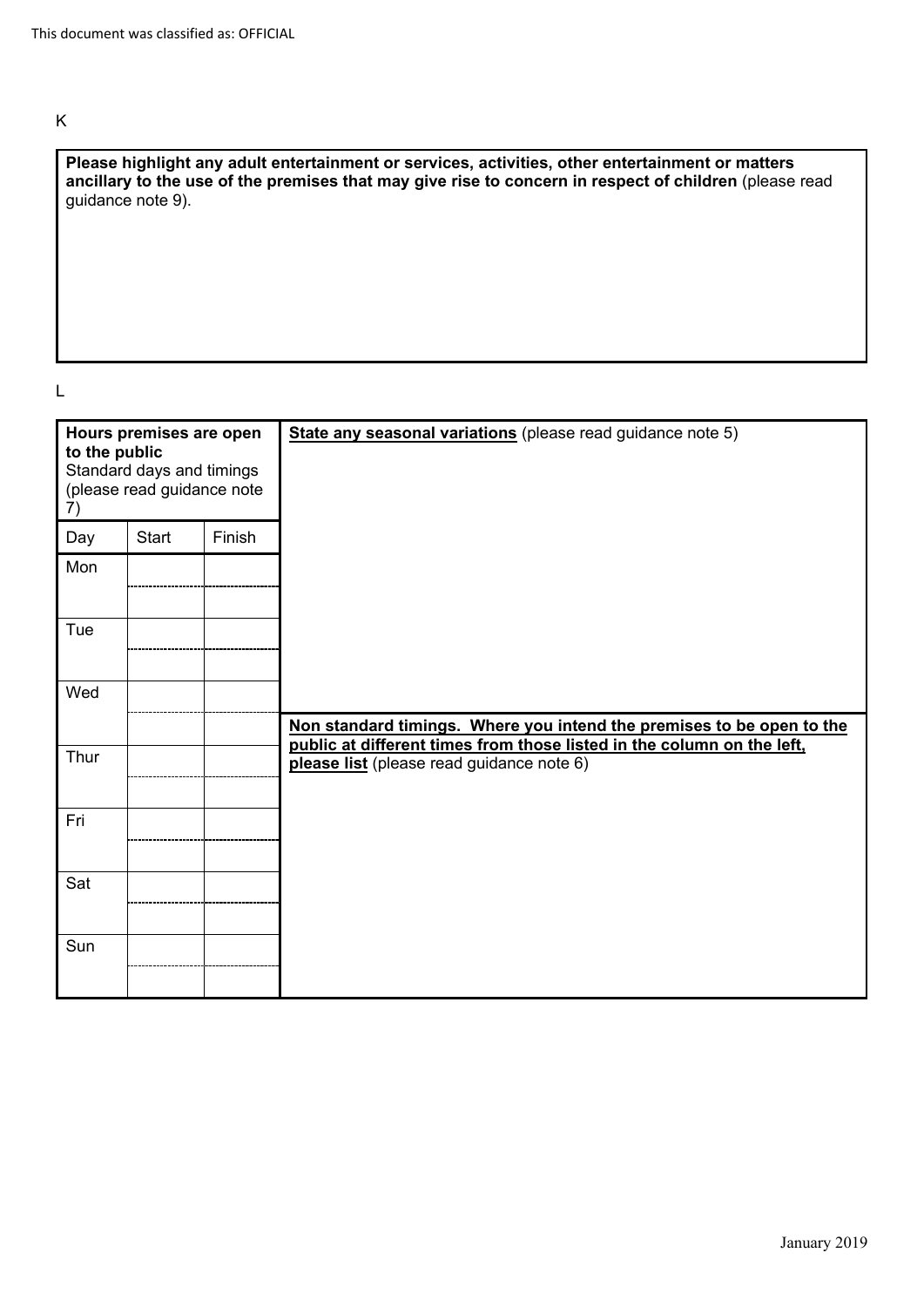**M** Describe the steps you intend to take to promote the four licensing objectives:

**a) General – all four licensing objectives (b, c, d and e)** (please read guidance note 10)

**b) The prevention of crime and disorder**

**c) Public safety**

**d) The prevention of public nuisance**

**e) The protection of children from harm**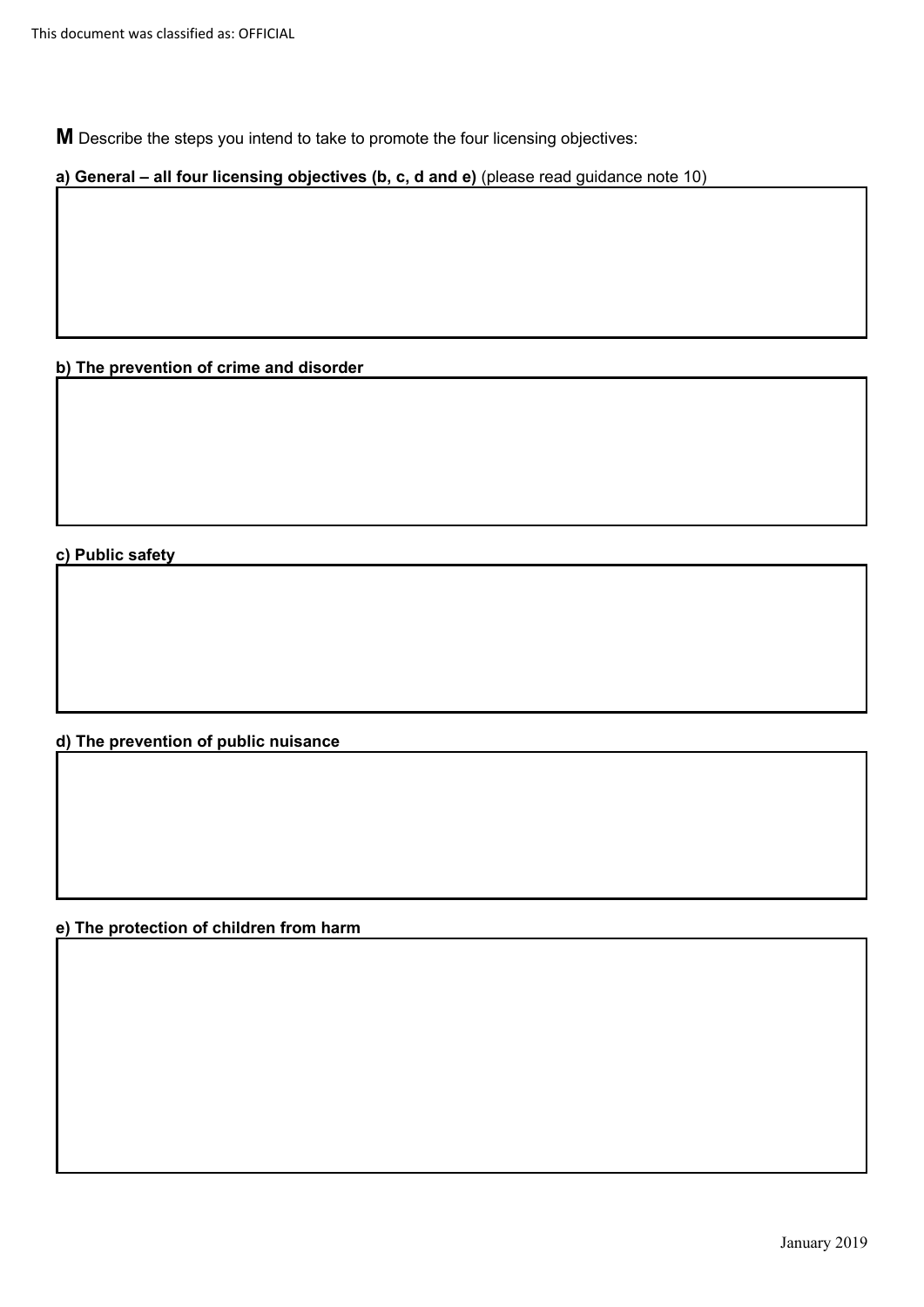# **agreement**

#### **Checklist: Please tick to indicate**

| $\bullet$ | I have made or enclosed payment of the fee.                                                                                                                                                                                                                                                    |                 |
|-----------|------------------------------------------------------------------------------------------------------------------------------------------------------------------------------------------------------------------------------------------------------------------------------------------------|-----------------|
| $\bullet$ | I have enclosed the plan of the premises.                                                                                                                                                                                                                                                      | $\Box$          |
| $\bullet$ | I have sent copies of this application and the plan to responsible authorities and others where<br>applicable.                                                                                                                                                                                 |                 |
| $\bullet$ | I have enclosed the consent form completed by the individual I wish to be designated premises<br>supervisor, if applicable.                                                                                                                                                                    |                 |
| $\bullet$ | I understand that I must now advertise my application.                                                                                                                                                                                                                                         |                 |
| $\bullet$ | I understand that if I do not comply with the above requirements my application will be rejected.                                                                                                                                                                                              | <b>Contract</b> |
| $\bullet$ | Applicable to all individual applicants, including those in a partnership which is not a limited<br>liability partnership, but not companies or limited liability partnerships] I have included documents<br>demonstrating my entitlement to work in the United Kingdom (please read note 15). |                 |

#### **IT IS AN OFFENCE, UNDER SECTION 158 OF THE LICENSING ACT 2003, TO MAKE A FALSE STATEMENT IN OR IN CONNECTION WITH THIS APPLICATION. THOSE WHO MAKE A FALSE STATEMENT MAY BE LIABLE ON SUMMARY CONVICTION TO A FINE OF ANY AMOUNT.**

**IT IS AN OFFENCE UNDER SECTION 24B OF THE IMMIGRATION ACT 1971 FOR A PERSON TO WORK WHEN THEY KNOW, OR HAVE REASONABLE CAUSE TO BELIEVE, THAT THEY ARE DISQUALIFIED FROM DOING SO BY REASON OF THEIR IMMIGRATION STATUS. THOSE WHO EMPLOY AN ADULT WITHOUT LEAVE OR WHO IS SUBJECT TO CONDITIONS AS TO EMPLOYMENT WILL BE LIABLE TO A CIVIL PENALTY UNDER SECTION 15 OF THE IMMIGRATION, ASYLUM AND NATIONALITY ACT 2006 AND PURSUANT TO SECTION 21 OF THE SAME ACT, WILL BE COMMITTING AN OFFENCE WHERE THEY DO SO IN THE KNOWLEDGE, OR WITH REASONABLE CAUSE TO BELIEVE, THAT THE EMPLOYEE IS DISQUALIFIED.** 

**Part 4 – Signatures** (please read guidance note 11)

**Signature of applicant or applicant's solicitor or other duly authorised agent** (see guidance note 12). **If signing on behalf of the applicant, please state in what capacity.** 

| <b>Declaration</b> | [Applicable to individual applicants only, including those in a partnership which is<br>not a limited liability partnership] I understand I am not entitled to be issued with a<br>licence if I do not have the entitlement to live and work in the UK (or if I am<br>subject to a condition preventing me from doing work relating to the carrying on of<br>a licensable activity) and that my licence will become invalid if I cease to be<br>entitled to live and work in the UK (please read guidance note 15). |
|--------------------|---------------------------------------------------------------------------------------------------------------------------------------------------------------------------------------------------------------------------------------------------------------------------------------------------------------------------------------------------------------------------------------------------------------------------------------------------------------------------------------------------------------------|
|                    | The DPS named in this application form is entitled to work in the UK (and is not<br>subject to conditions preventing him or her from doing work relating to a licesable<br>activity) and I have seen a copy of his or her proof of entitlement to work, or have<br>conducted an online right to work check using the Home Office online right to work<br>checking service which confirmed their right to work (please see note 15).                                                                                 |
| Signature          |                                                                                                                                                                                                                                                                                                                                                                                                                                                                                                                     |
| Date               |                                                                                                                                                                                                                                                                                                                                                                                                                                                                                                                     |
| Capacity           |                                                                                                                                                                                                                                                                                                                                                                                                                                                                                                                     |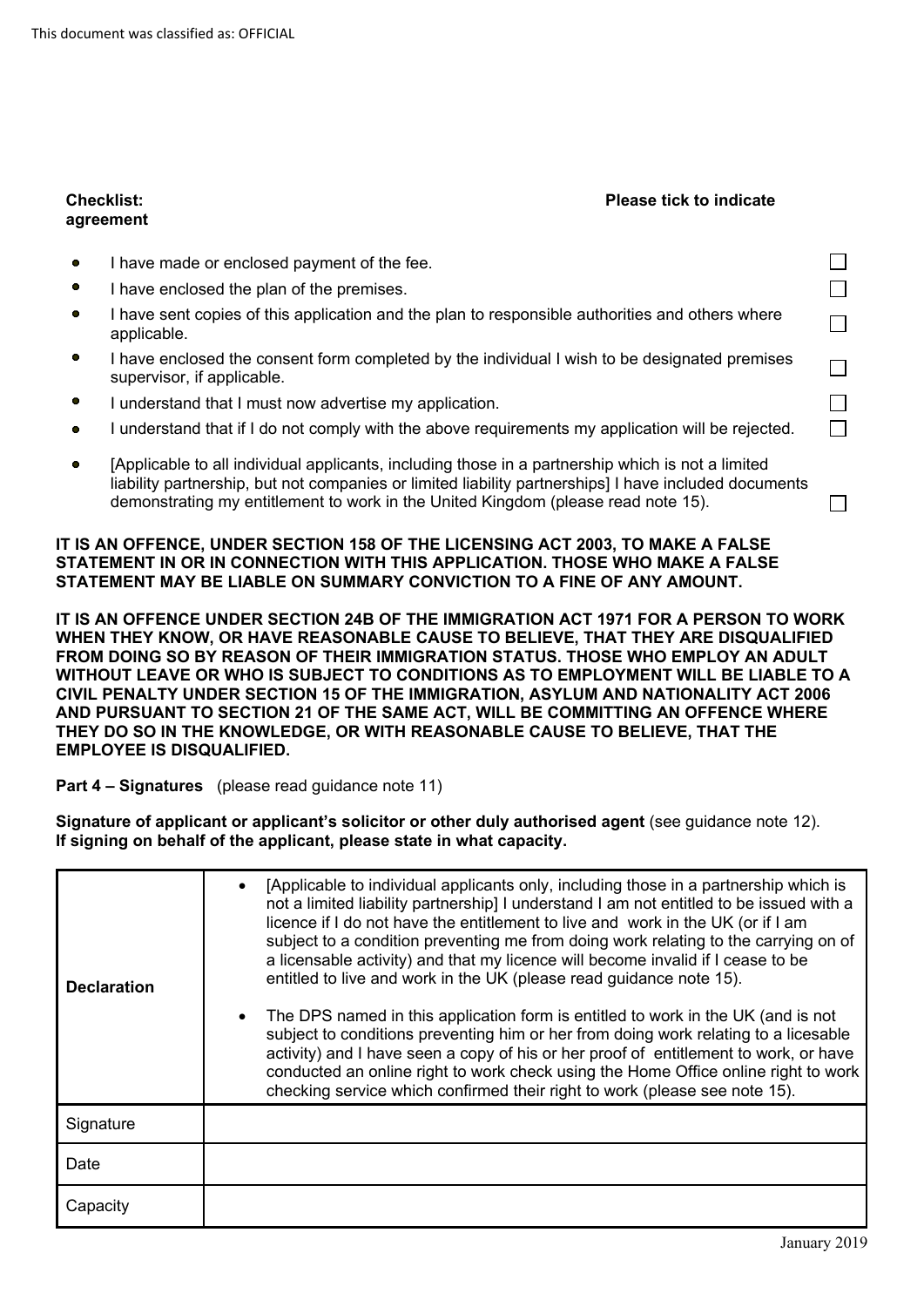**For joint applications, signature of 2nd applicant or 2nd applicant's solicitor or other authorised agent**  (please read guidance note 13). **If signing on behalf of the applicant, please state in what capacity.**

| Signature |  |
|-----------|--|
| Date      |  |
| Capacity  |  |

|                           | application (please read guidance note 14) | Contact name (where not previously given) and postal address for correspondence associated with this |  |
|---------------------------|--------------------------------------------|------------------------------------------------------------------------------------------------------|--|
| Post town                 |                                            | Postcode                                                                                             |  |
| Telephone number (if any) |                                            |                                                                                                      |  |
|                           |                                            | If you would prefer us to correspond with you by e-mail, your e-mail address (optional)              |  |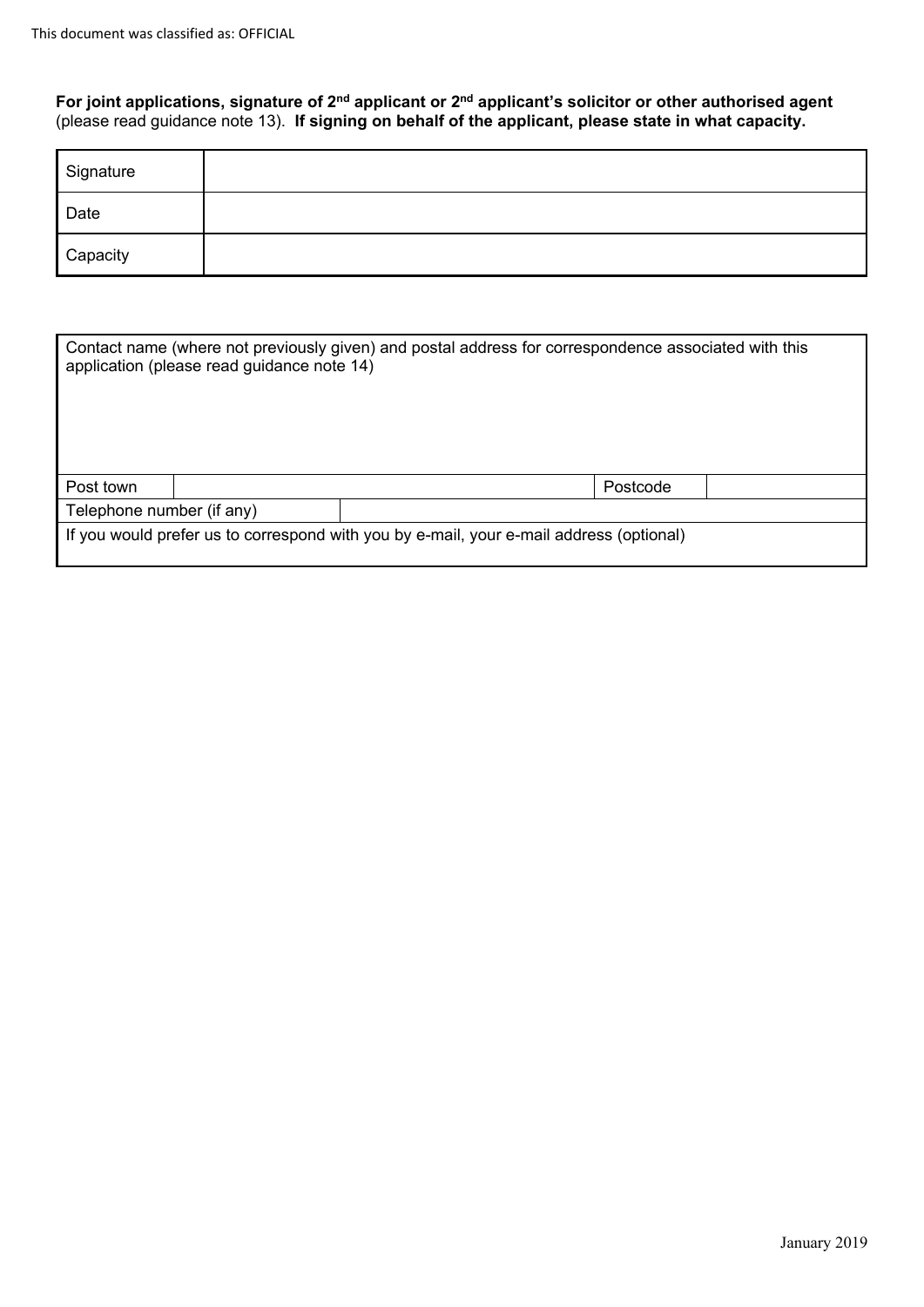### **Notes for Guidance**

- 1. Describe the premises, for example the type of premises, its general situation and layout and any other information which could be relevant to the licensing objectives. Where your application includes offsupplies of alcohol and you intend to provide a place for consumption of these off-supplies, you must include a description of where the place will be and its proximity to the premises.
- 2. In terms of specific regulated entertainments please note that:
	- Plays: no licence is required for performances between 08:00 and 23.00 on any day, provided that the audience does not exceed 500.
	- Films: no licence is required for 'not-for-profit' film exhibition held in community premises between 08.00 and 23.00 on any day provided that the audience does not exceed 500 and the organiser (a) gets consent to the screening from a person who is responsible for the premises; and (b) ensures that each such screening abides by age classification ratings.
	- Indoor sporting events: no licence is required for performances between 08.00 and 23.00 on any day, provided that the audience does not exceed 1000.
	- Boxing or Wrestling Entertainment: no licence is required for a contest, exhibition or display of Greco-Roman wrestling, or freestyle wrestling between 08.00 and 23.00 on any day, provided that the audience does not exceed 1000. Combined fighting sports – defined as a contest, exhibition or display which combines boxing or wrestling with one or more martial arts – are licensable as a boxing or wrestling entertainment rather than an indoor sporting event.
	- Live music: no licence permission is required for:
		- $\circ$  a performance of unamplified live music between 08.00 and 23.00 on any day, on any premises.
		- $\circ$  a performance of amplified live music between 08.00 and 23.00 on any day on premises authorised to sell alcohol for consumption on those premises, provided that the audience does not exceed 500.
		- $\circ$  a performance of amplified live music between 08.00 and 23.00 on any day, in a workplace that is not licensed to sell alcohol on those premises, provided that the audience does not exceed 500.
		- $\circ$  a performance of amplified live music between 08.00 and 23.00 on any day, in a church hall, village hall, community hall, or other similar community premises, that is not licensed by a premises licence to sell alcohol, provided that (a) the audience does not exceed 500, and (b) the organiser gets consent for the performance from a person who is responsible for the premises.
		- $\circ$  a performance of amplified live music between 08.00 and 23.00 on any day, at the nonresidential premises of (i) a local authority, or (ii) a school, or (iii) a hospital, provided that (a) the audience does not exceed 500, and (b) the organiser gets consent for the performance on the relevant premises from: (i) the local authority concerned, or (ii) the school or (iii) the health care provider for the hospital.
	- Recorded Music: no licence permission is required for:
		- $\circ$  any playing of recorded music between 08.00 and 23.00 on any day on premises authorised to sell alcohol for consumption on those premises, provided that the audience does not exceed 500.
		- $\circ$  any playing of recorded music between 08.00 and 23.00 on any day, in a church hall, village hall, community hall, or other similar community premises, that is not licensed by a premises licence to sell alcohol, provided that (a) the audience does not exceed 500, and (b) the organiser gets consent for the performance from a person who is responsible for the premises.
		- $\circ$  any playing of recorded music between 08.00 and 23.00 on any day, at the nonresidential premises of (i) a local authority, or (ii) a school, or (iii) a hospital, provided that (a) the audience does not exceed 500, and (b) the organiser gets consent for the performance on the relevant premises from: (i) the local authority concerned, or (ii) the school proprietor or (iii) the health care provider for the hospital.
	- Dance: no licence is required for performances between 08.00 and 23.00 on any day, provided that the audience does not exceed 500. However, a performance which amounts to adult entertainment remains licensable.
	- Cross activity exemptions: no licence is required between 08.00 and 23.00 on any day, with no limit on audience size for: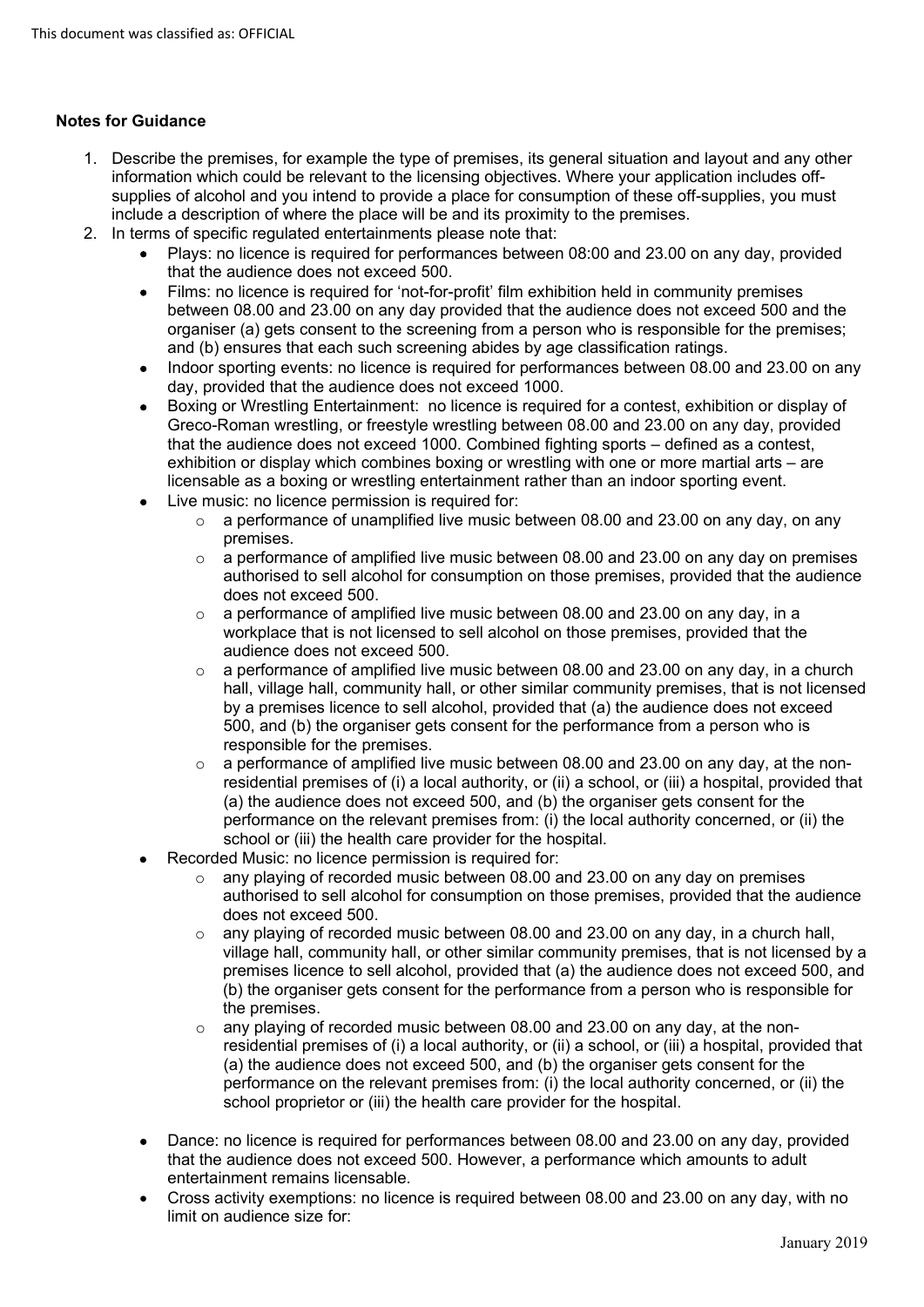- o any entertainment taking place on the premises of the local authority where the entertainment is provided by or on behalf of the local authority;
- o any entertainment taking place on the hospital premises of the health care provider where the entertainment is provided by or on behalf of the health care provider;
- o any entertainment taking place on the premises of the school where the entertainment is provided by or on behalf of the school proprietor; and
- o any entertainment (excluding films and a boxing or wrestling entertainment) taking place at a travelling circus, provided that (a) it takes place within a moveable structure that accommodates the audience, and (b) that the travelling circus has not been located on the same site for more than 28 consecutive days.
- 3. Where taking place in a building or other structure please tick as appropriate (indoors may include a tent).
- 4. For example the type of activity to be authorised, if not already stated, and give relevant further details, for example (but not exclusively) whether or not music will be amplified or unamplified.
- 5. For example (but not exclusively), where the activity will occur on additional days during the summer months.
- 6. For example (but not exclusively), where you wish the activity to go on longer on a particular day e.g. Christmas Eve.
- 7. Please give timings in 24 hour clock (e.g. 16.00) and only give details for the days of the week when you intend the premises to be used for the activity.
- 8. If you wish people to be able to consume alcohol on the premises, please tick 'on the premises'. If you wish people to be able to purchase alcohol to consume away from the premises, please tick 'off the premises'. If you wish people to be able to do both, please tick 'both'.
- 9. Please give information about anything intended to occur at the premises or ancillary to the use of the premises which may give rise to concern in respect of children, regardless of whether you intend children to have access to the premises, for example (but not exclusively) nudity or semi-nudity, films for restricted age groups or the presence of gaming machines.
- 10. Please list here steps you will take to promote all four licensing objectives together.
- 11. The application form must be signed.
- 12. An applicant's agent (for example solicitor) may sign the form on their behalf provided that they have actual authority to do so.
- 13. Where there is more than one applicant, each of the applicants or their respective agent must sign the application form.
- 14. This is the address which we shall use to correspond with you about this application.

#### 15. **Entitlement to work/immigration status for individual applicants and applications from partnerships which are not limited liability partnerships**:

A licence may not be held by an individual or an individual in a partnership who is resident in the UK who:

- does not have the right to live and work in the UK; or
- is subject to a condition preventing him or her from doing work relating to the carrying on of a licensable activity.

Any premises licence issued in respect of an application made on or after 6 April 2017 will become invalid if the holder ceases to be entitled to work in the UK.

Applicants must demonstrate that they have an entitlement to work in the UK and are not subject to a condition preventing them from doing work relating to the carrying on of a licensable activity. They do this in one of two ways: 1) by providing with this application copies or scanned copies of the documents listed below (which do not need to be certified), or 2) by providing their 'share code' to enable the licensing authority to carry out a check using the Home Office online right to work checking service (see below).

### **Documents which demonstrate entitlement to work in the UK**

- An expired or current passport showing the holder, or a person named in the passport as the child of the holder, is a British citizen or a citizen of the UK and Colonies having the right of abode in the UK [please see note below about which sections of the passport to copy].
- An expired or current passport or national identity card showing the holder, or a person named in the passport as the child of the holder, is a national of a European Economic Area country or Switzerland.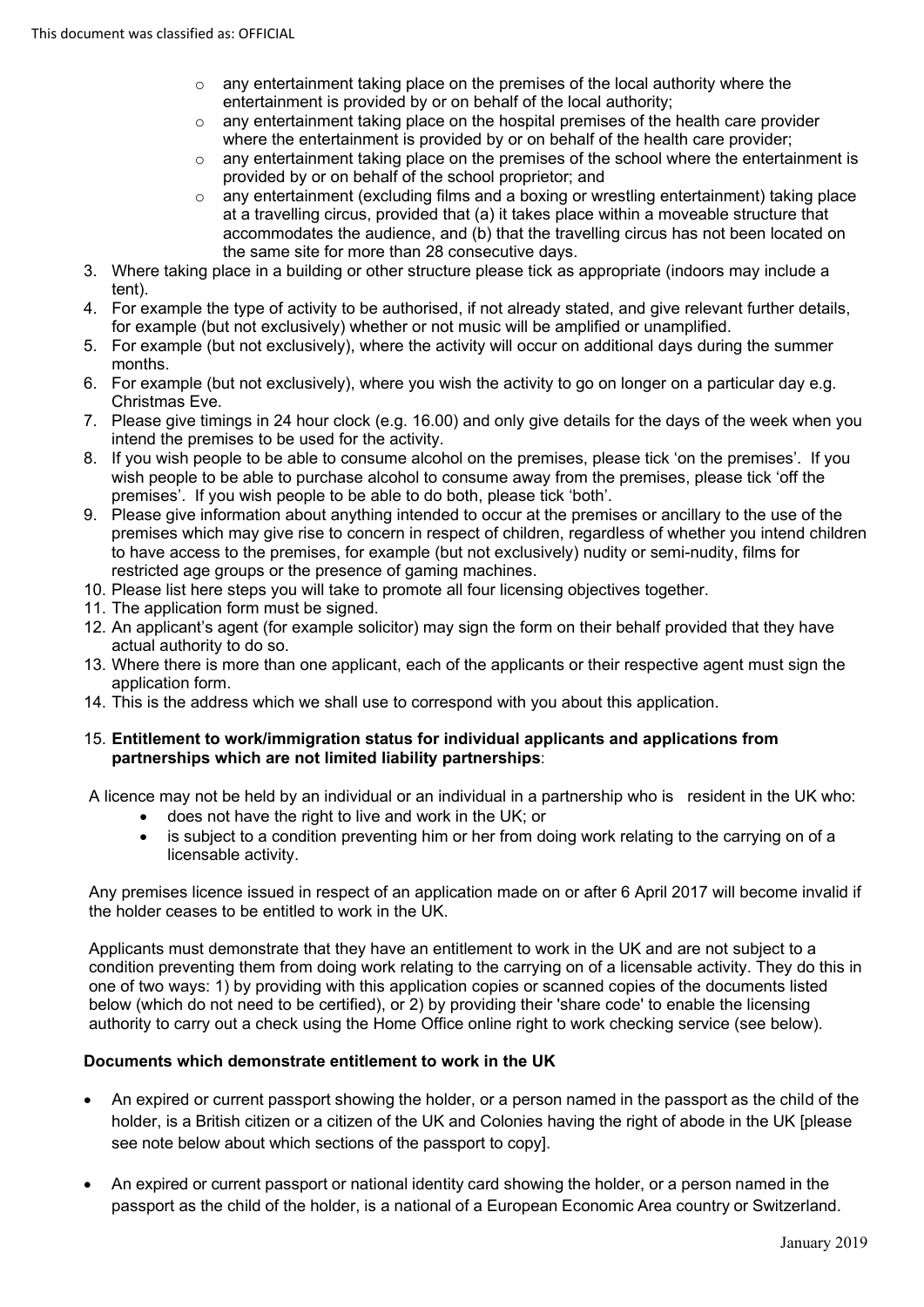- A Registration Certificate or document certifying permanent residence issued by the Home Office to a national of a European Economic Area country or Switzerland.
- A Permanent Residence Card issued by the Home Office to the family member of a national of a European Economic Area country or Switzerland.
- A **current** Biometric Immigration Document (Biometric Residence Permit) issued by the Home Office to the holder indicating that the person named is allowed to stay indefinitely in the UK, or has no time limit on their stay in the UK.
- A **current** passport endorsed to show that the holder is exempt from immigration control, is allowed to stay indefinitely in the UK, has the right of abode in the UK, or has no time limit on their stay in the UK.
- A **current** Immigration Status Document issued by the Home Office to the holder with an endorsement indicating that the named person is allowed to stay indefinitely in the UK or has no time limit on their stay in the UK, **when produced in combination with** an official document giving the person's permanent National Insurance number and their name issued by a Government agency or a previous employer.
- A birth or adoption certificate issued in the UK, **when produced in combination with** an official document giving the person's permanent National Insurance number and their name issued by a Government agency or a previous employer.
- A birth or adoption certificate issued in the Channel Islands, the Isle of Man or Ireland **when produced in combination with** an official document giving the person's permanent National Insurance number and their name issued by a Government agency or a previous employer.
- A certificate of registration or naturalisation as a British citizen, **when produced in combination with** an official document giving the person's permanent National Insurance number and their name issued by a Government agency or a previous employer.
- A **current** passport endorsed to show that the holder is allowed to stay in the UK and is currently allowed to work and is not subject to a condition preventing the holder from doing work relating to the carrying on of a licensable activity.
- A **current** Biometric Immigration Document (Biometric Residence Permit) issued by the Home Office to the holder which indicates that the named person can currently stay in the UK and is allowed to work relation to the carrying on of a licensable activity.
- A **current** Residence Card issued by the Home Office to a person who is not a national of a European Economic Area state or Switzerland but who is a family member of such a national or who has derivative rights or residence.
- A **current** Immigration Status Document containing a photograph issued by the Home Office to the holder with an endorsement indicating that the named person may stay in the UK, and is allowed to work and is not subject to a condition preventing the holder from doing work relating to the carrying on of a licensable activity **when produced in combination with** an official document giving the person's permanent National Insurance number and their name issued by a Government agency or a previous employer.
- A Certificate of Application, **less than 6 months old**, issued by the Home Office under regulation 17(3) or 18A (2) of the Immigration (European Economic Area) Regulations 2006, to a person who is not a national of a European Economic Area state or Switzerland but who is a family member of such a national or who has derivative rights of residence.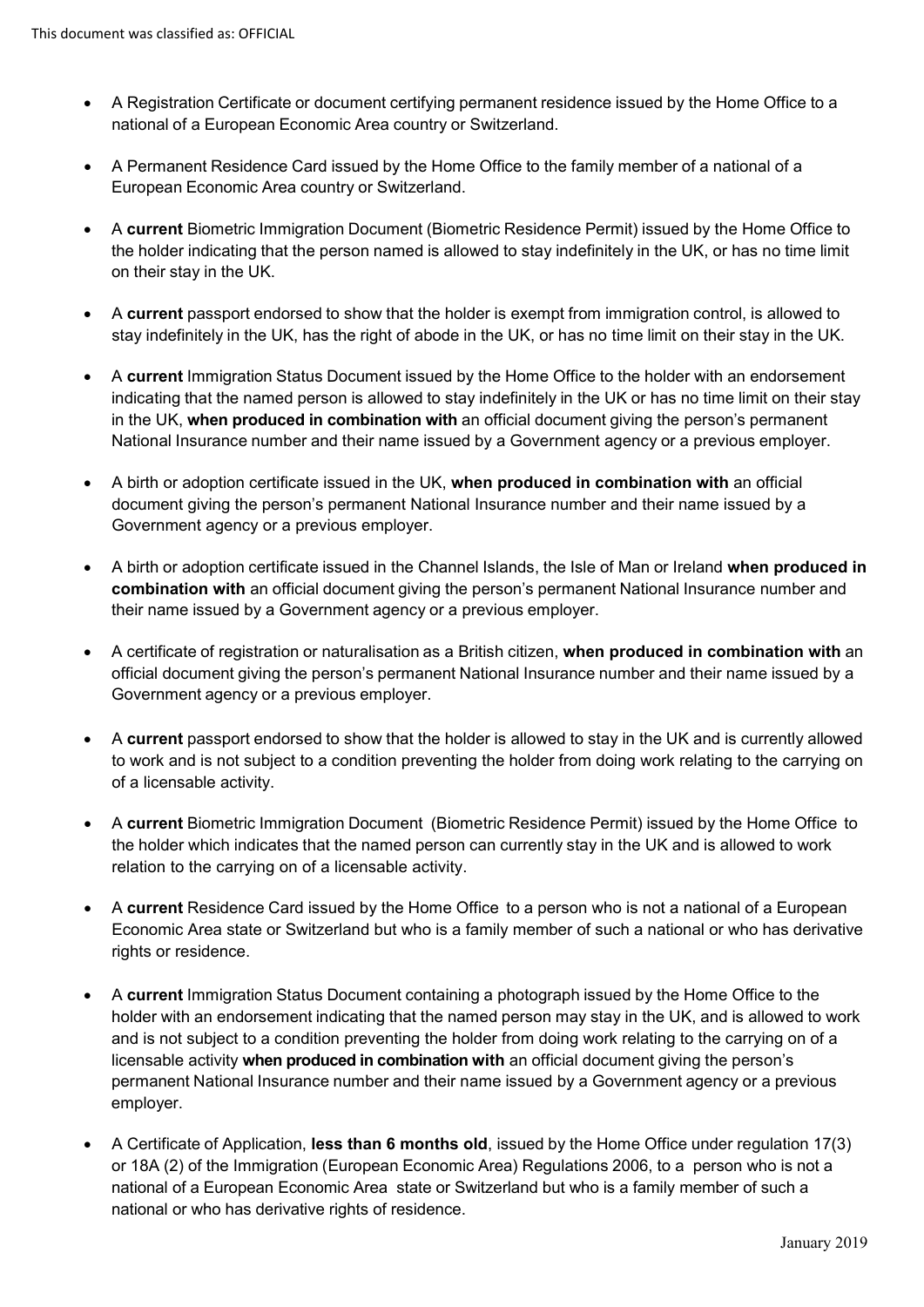- Reasonable evidence that the person has an outstanding application to vary their permission to be in the UK with the Home Office such as the Home Office acknowledgement letter or proof of postage evidence, or reasonable evidence that the person has an appeal or administrative review pending on an immigration decision, such as an appeal or administrative review reference number.
- Reasonable evidence that a person who is not a national of a European Economic Area state or Switzerland but who is a family member of such a national or who has derivative rights of residence in exercising treaty rights in the UK including:
	- evidence of the applicant's own identity such as a passport,
	- evidence of their relationship with the European Economic Area family member e.g. a marriage certificate, civil partnership certificate or birth certificate, and
	- evidence that the European Economic Area national has a right of permanent residence in the UK or is one of the following if they have been in the UK for more than 3 months:
	- (i) working e.g. employment contract, wage slips, letter from the employer,
	- (ii) self-employed e.g. contracts, invoices, or audited accounts with a bank,
	- (iii) studying e.g. letter from the school, college or university and evidence of sufficient funds; or
	- (iv) self-sufficient e.g. bank statements.

Family members of European Economic Area nationals who are studying or financially independent must also provide evidence that the European Economic Area national and any family members hold comprehensive sickness insurance in the UK. This can include a private medical insurance policy, an EHIC card or an S1, S2 or S3 form.

**Original documents must not be sent to licensing authorities.** If the document copied is a passport, a copy of the following pages should be provided:-

(i) any page containing the holder's personal details including nationality;

(ii) any page containing the holder's photograph;

(iii) any page containing the holder's signature;

(iv) any page containing the date of expiry; and

(v) any page containing information indicating the holder has permission to enter or remain in the UK and is permitted to work.

If the document is not a passport, a copy of the whole document should be provided.

Your right to work will be checked as part of your licensing application and this could involve us checking your immigration status with the Home Office. We may otherwise share information with the Home Office. Your licence application will not be determined until you have complied with this guidance.

#### **Home Office online right to work checking service**

As an alternative to providing a copy of the documents listed above, applicants may demonstrate their right to work by allowing the licensing authority to carry out a check with the Home Office online right to work checking service.

To demonstrate their right to work via the Home Office online right to work checking service, applicants should include in this application their 9-digit share code (provided to them upon accessing the service at https://www.gov.uk/prove-right-to-work) which, along with the applicant's date of birth (provided within this application), will allow the licensing authority to carry out the check.

In order to establish the applicant's right to work, the check will need to indicate that the applicant is allowed to work in the United Kingdom and is not subject to a condition preventing them from doing work relating to the carrying on of a licensable activity.

An online check will not be possible in all circumstances because not all applicants will have an immigration status that can be checked online. The Home Office online right to work checking service sets out what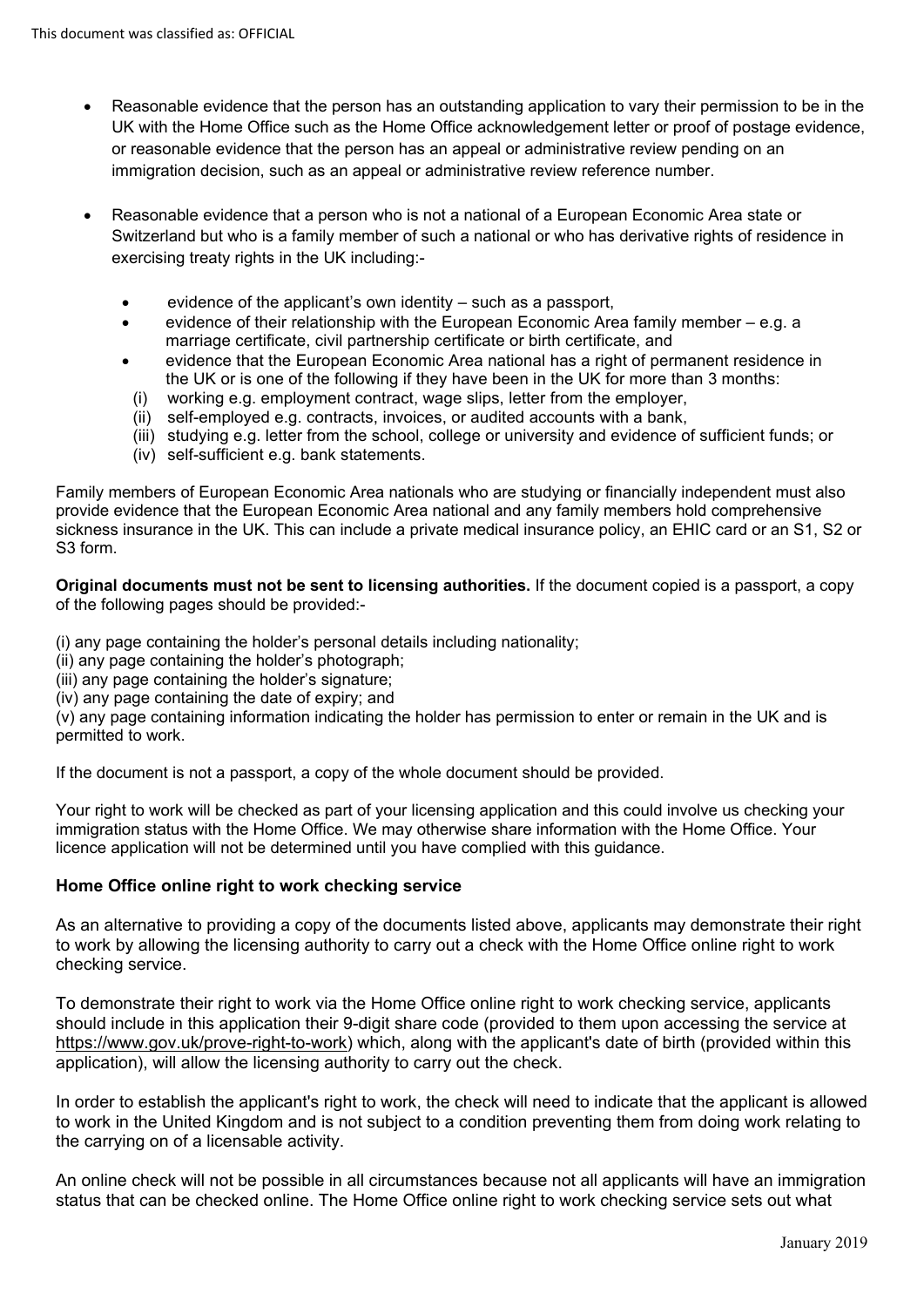information and/or documentation applicants will need in order to access the service. Applicants who are unable to obtain a share code from the service should submit copy documents as set out above.

### **Consent of individual to being specified as premises supervisor**

| [full name of prospective premises supervisor]                                               |                                      |
|----------------------------------------------------------------------------------------------|--------------------------------------|
| of                                                                                           |                                      |
| address<br><i>[home</i><br>оf<br>prospective<br>premises<br>supervisor]                      |                                      |
| hereby confirm that<br>I give my consent<br>to be specified as<br>the designated<br>premises |                                      |
| supervisor in relation to the application for                                                |                                      |
| [type of application]                                                                        |                                      |
| by                                                                                           |                                      |
| [name of applicant]                                                                          |                                      |
| relating to a premises licence                                                               | [number of existing licence, if any] |
| for                                                                                          |                                      |
| [name and address of<br>premises to which the<br>application relates]                        |                                      |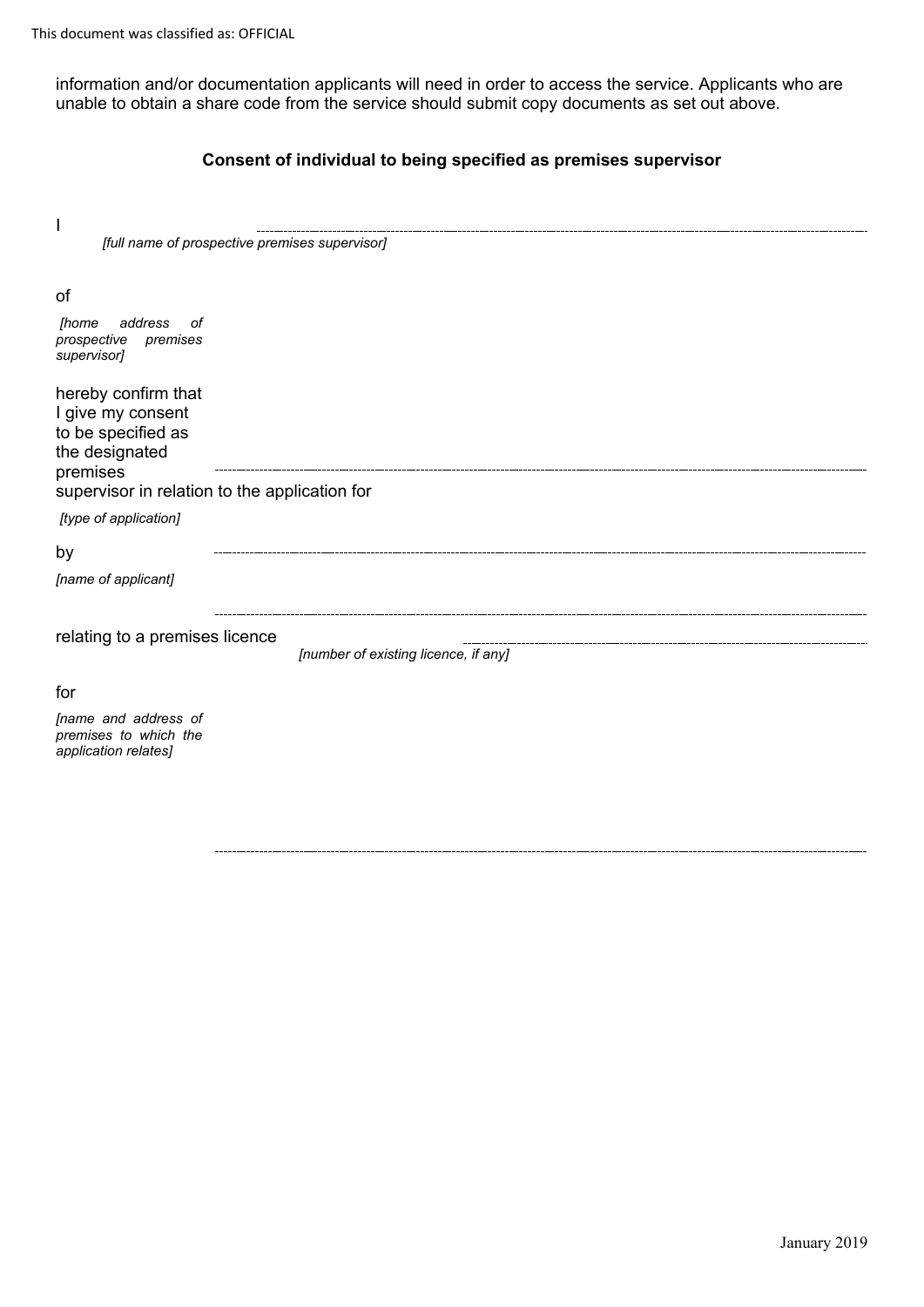### and any premises licence to be granted or varied in respect of this application made by

*[name of applicant]*

| concerning<br>the<br>supply of alcohol at                                                                                  |                                                                      |
|----------------------------------------------------------------------------------------------------------------------------|----------------------------------------------------------------------|
| [name and address of<br>premises<br>to<br>which<br>application relates]                                                    |                                                                      |
| I also confirm that I<br>am entitled to work<br>in the United<br>Kingdom and am<br>applying for, intend<br>to apply for or | currently hold a personal licence, details of which I set out below. |
| Personal licence number                                                                                                    |                                                                      |
| [insert personal licence<br>number, if any]                                                                                |                                                                      |
| Personal licence issuing authority                                                                                         |                                                                      |
| <i>linsert</i><br>name<br>and<br>address and telephone<br>number of personal<br>licence issuing authority, if any]         |                                                                      |

Signed

Name (please print)

Date